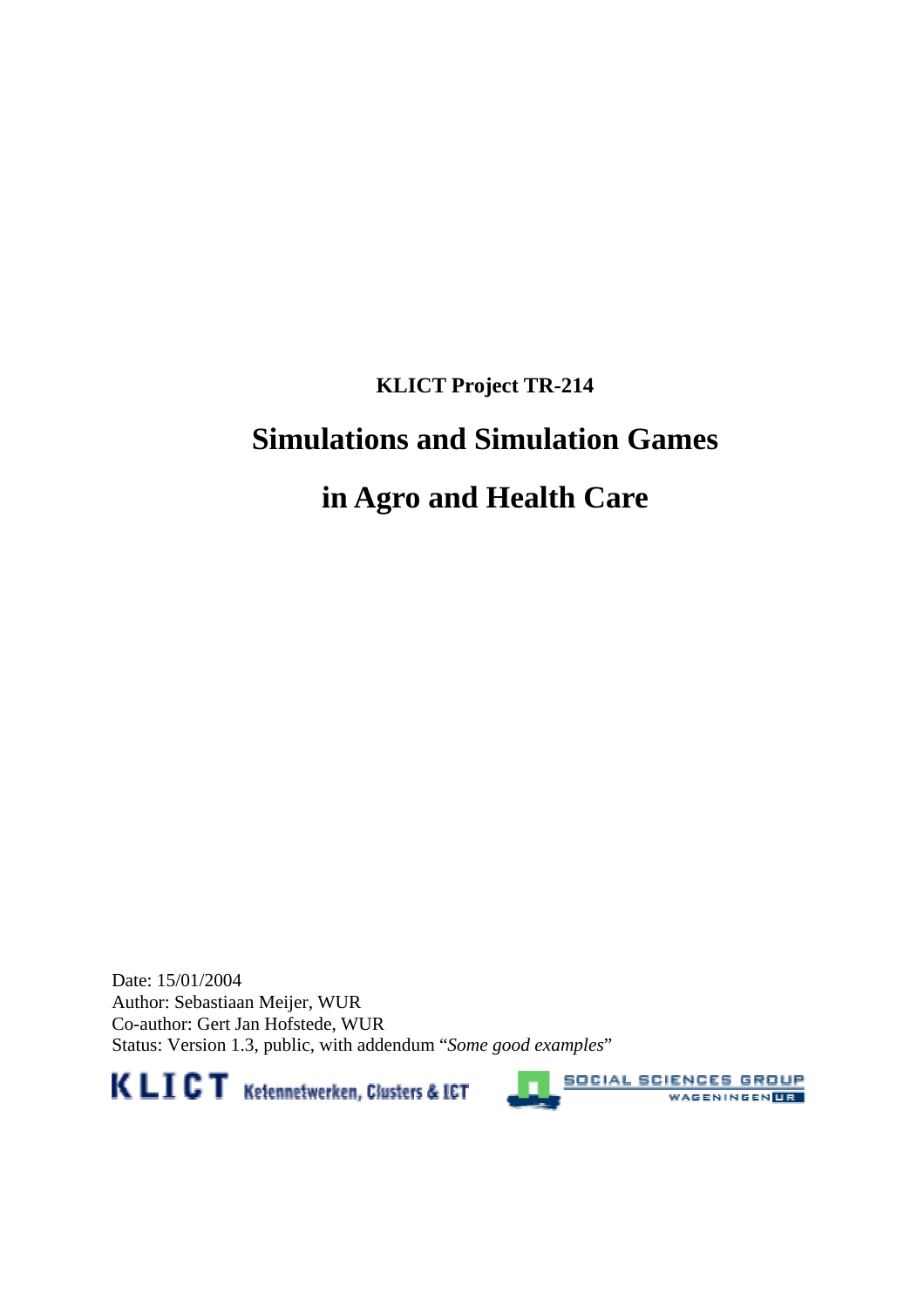# **Simulations and simulation games in agro- and health care**

## *An overview and typology*

#### **Introduction**

How can you experiment with chains and networks? That is an unanswered question in research and training in the field of chains and networks. (Meijer and Hofstede, 2004) Simulations and simulation gaming could offer experimental playgrounds and training tools for the field of chains and networks. KLICT wanted to know which simulations and simulation games are already developed and in use in the field of agro and health care chains. In answer to this, we carried out an investigation in the field with major focus to Dutch activities . We asked experts about their own simulations and simulation games, their contacts and their knowledge of the methodological developments. The result of this investigation is this paper.

First it describes our view on simulation and simulation gaming. Then it gives a matrix categorizing the simulations and simulation games found. This matrix is follow by a list with a summary of each item found. In the addendum we describe five items in more detail as "good examples". This addendum is meant for readers who want a quick impression of some current applications.

#### **Simulations, games and simulation games**

Simulation games have been around for as long as, even longer than, humans. All children enact various social roles in play. Our species has even been termed Homo ludens (Huizinga, 1971). This is no accident. Play in which we simulate social interaction, e.g. playing shop or school or doctor, is crucial for forming and calibrating our social intelligence. Still, we understand our machines much better than we do ourselves. No wonder, then, that simulation games have become, since the nineteen sixties, a successful training tool for many areas of organised life (Crookall, 1994).

Simulation can be defined as modelling a real-world system – such as a supply chain. A game can be defined as a clearly delineated activity with its own roles, rules and incentives, carried out for its own sake. A simulation game combines simulation and gaming. This implies that the roles, rules and incentives of the game mimic some real-world phenomenon. Simulation gaming is not usually carried out for its own sake but to train the participants in decisionmaking in a role similar to one in the real world (Armstrong, 1994, p. 217). It can also be used as a tool for experimenting, in which case the roles, rules and incentives should allow testing the validity of a theory, e.g. the prisoner's dilemma.

Simulation gaming is not a new discipline. Crookall (1994) starts in his "Guide to the Literature" with main works from the early 1970s. He notices too, that the awareness of work done before on gaming is often small. "With notable exceptions, it seemed to me that some presentations (…) implied that little previous work had been done in the field, while other presenters claimed that simulation/gaming is already a discipline." (Crookall, 1994, p.152) By now, simulation gaming is a widely used training tool (Roelofs, 2000) and it is becoming increasingly important as a research tool, as well (Meijer and Hofstede, 2003). Recently (2003), a special issue of the Journal on Production Planning and Control saw birth, dedicated to the use of gaming for training and research in the field of production management.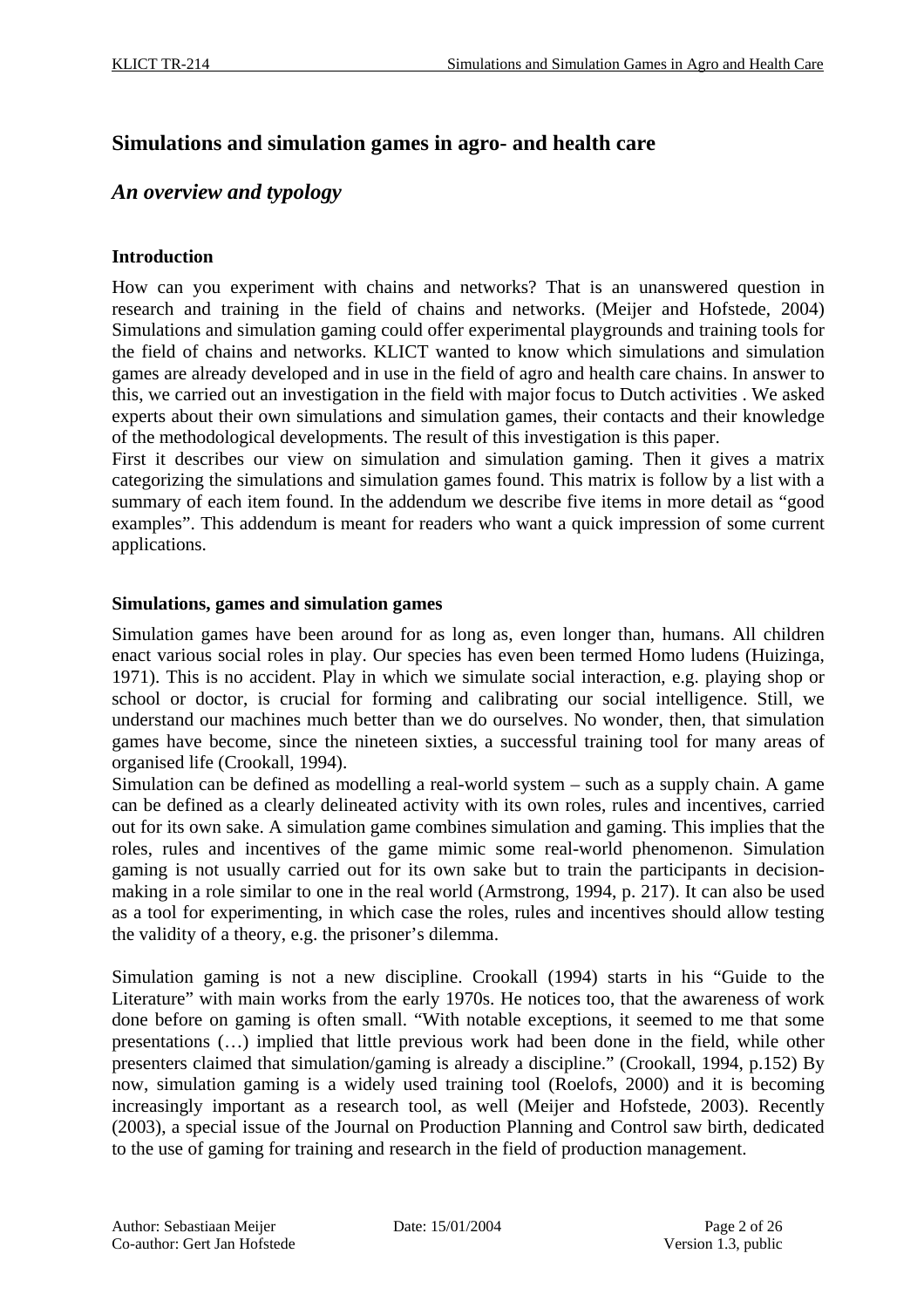To enable a structured comparison of various games, Meijer and Hofstede developed a taxonomy in analogy with the three questions of Hofstede et al (2002) and the two problem situation aspects introduced before. The most important sub-aspects are between brackets.

What is the goal? Educational goals (Intellectual, Social, Managerial), Research goals (Subject matters, Social sciences)

Who is the audience? (Subject, sector specifity, techniques used)

What are the constraints of a session? (Number of participants, Duration of session, Venue requirements, Costs of play)

What is the world model? (What roles, Reward structure, win / lose criteria, game money, zero sum game, role of chance, pay-off matrix (roles versus outcomes))

What is the participant action space for each role? (Decision variables, unit of action, cooperation, simultaneous play, communication structure)

In this overview we gathered information on the name, field of application, developers, goals, experiences and techniques used, plus a short description of the tool. In the appendix, one finds a list, ordered alphabetically on the name, of all simulations and simulation games found.

A simulation game about a problem in chains and networks combines a simulation part with a game part. The simulation part describes the world of the problem in a *world model*. A formal problem has its equivalent in a *bounded* world model. This places the participants in a finite space. This type of model can result from rigorous abstraction of the model from its real world example, as in board games. An open problem has its equivalent in an *unbounded* world model. It places the participants in an open world with inputs and interactions that cannot be enumerated a priori and may be unique to the particular session.

The action space is the game part of a simulation game. In a game, we call this the *participant action space*. We define this as the number of options that a participant has in his behaviour while playing the game. These options can be values of one variable (e.g. places to put the cube in Go) or consist of various variables (e.g. negotiation and strategy formulation in policy making games) Incorporation of open human interaction generally expands the participation action space.

Building on the taxonomy of Meijer and Hofstede, 2003, we ordered the items found in a three-dimensional matrix. (Figures 1 and 2 on pages 4 and 5.) The two axes are: Goal and Audience. Within the cells of this matrix, items are colour-coded. The colour refers to the quadrant the item belongs to when we plot the *world model* against the *participant action space*. We placed the item in a quadrant based on the description , techniques used (which sometimes reveals the structure of the game or simulation) and more specific other information from the developers or suppliers.

There are some more items in the appendix then there are in the matrix. This is because of the few interesting items found that have no educational purpose at the moment, or that are not simulations or simulation games in the strict sense, but related to the field.

The match between a real-world problem situation and a simulation game that models it can be termed *fidelity*. Druckman (1994, p. 185) suggests that high levels of fidelity may be more important for the learning of specific job related skills than for the learning of more general concepts. We would like to add from our experience that some trainings benefit from a more bounded world model than the real problem situation, while keeping fidelity on the action space aspect, because it focusses the participants on a specific part of the problem.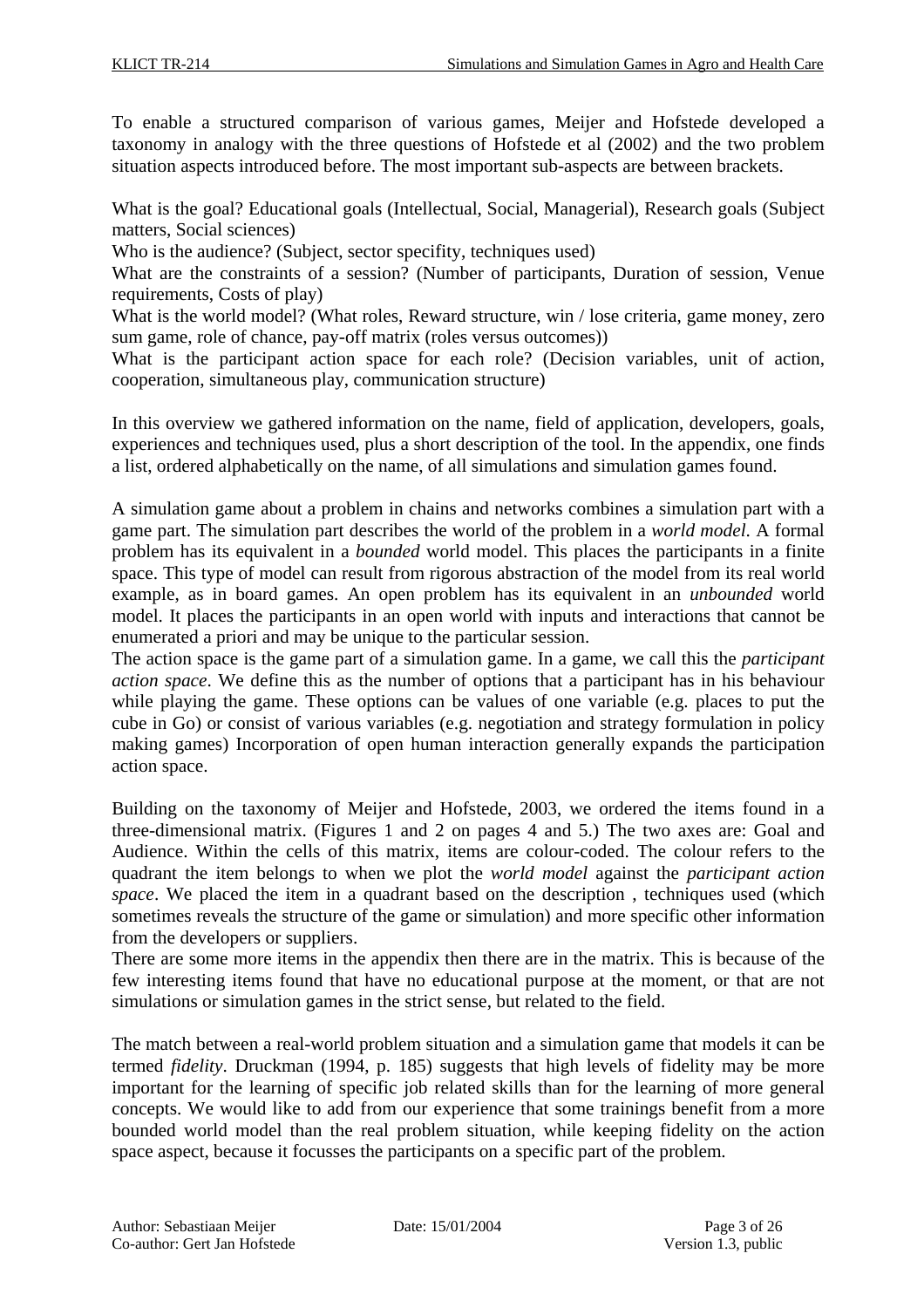To decide upon the choice of a particular simulation game to improve chains and networks one needs to relate the answers to the first three questions of the matrix to a choice for fidelity on the latter two. When the goal is social training, a large participant action space is preferred. In case of intellectual training an abstract, more bounded world model is preferred. When the audience exists of novices, a small participant action space learns them to make specific decisions. An expert needs the experience of a large participant action space with an unbounded world model. When the constraints are tight, especially for time, a bounded world model, or pre-configured unbounded world model is most appropriate.

In the matrix, there are no items present with a small participant action space and an unbounded world model. This is not surprising, as these types of simulations games wouldn't be very useful for training purposes. In this quadrant, a participant would only have the ability to say yes or no, while being faced with complex problems. This is useful for Casino style games, but hardly for purposes where the participants should learn about their behaviour.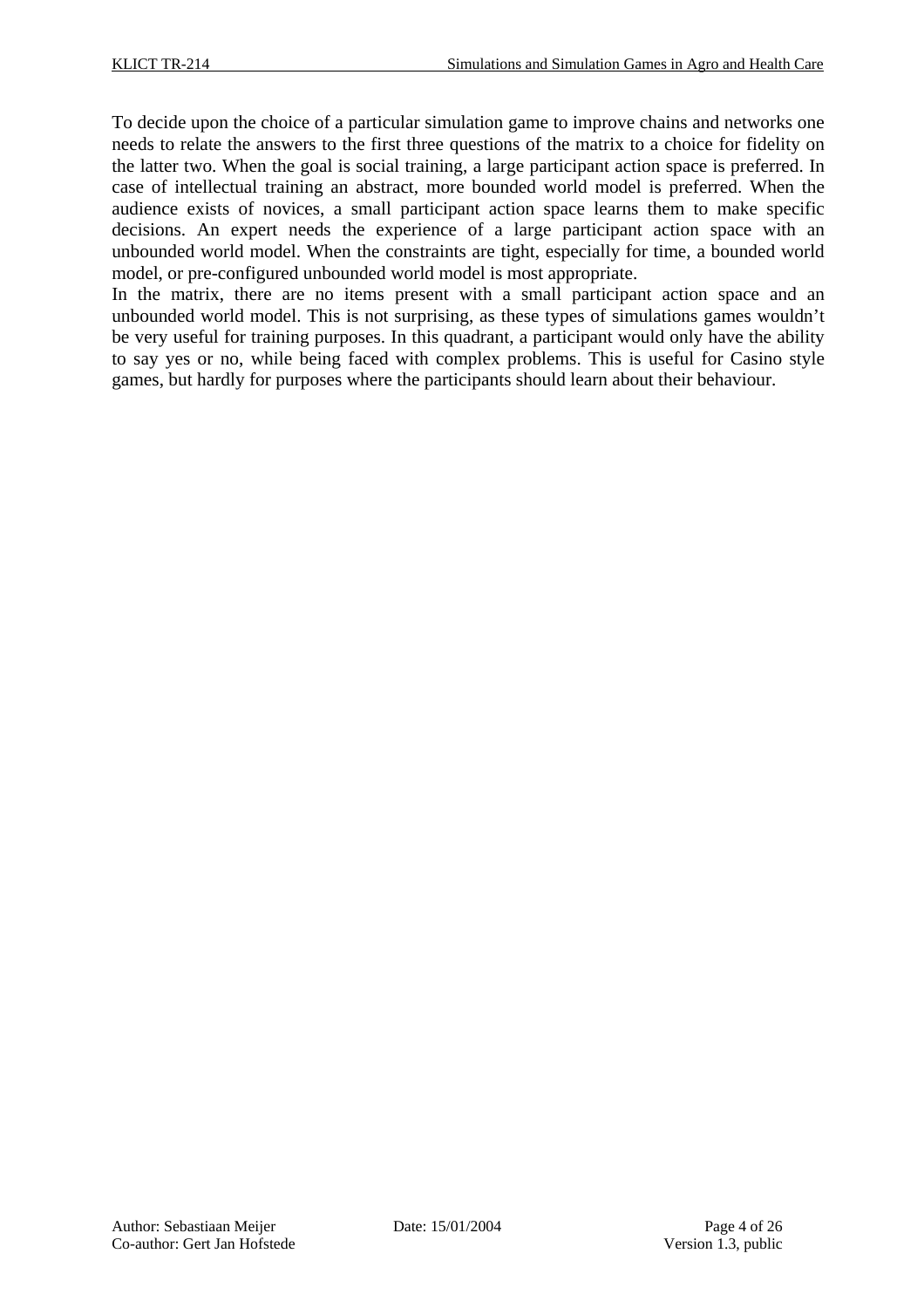| Audience -->                                       | <b>Students</b>                                 | Staff / Floor workers                       |
|----------------------------------------------------|-------------------------------------------------|---------------------------------------------|
| <b>Educational goals</b>                           |                                                 |                                             |
|                                                    |                                                 |                                             |
| Operate daily business                             | Food for thought                                | <b>Creating the Climate</b>                 |
| Focus on selling / buying, marketing and strategy  | LOBUS++                                         | Survival game                               |
| <b>External processes</b>                          | Student in het virtuele bedrijf                 | Theme hospital                              |
|                                                    | Theme hospital<br><b>Trust and Tracing game</b> |                                             |
|                                                    |                                                 |                                             |
|                                                    |                                                 |                                             |
|                                                    |                                                 |                                             |
|                                                    |                                                 |                                             |
|                                                    |                                                 |                                             |
|                                                    |                                                 |                                             |
|                                                    |                                                 |                                             |
|                                                    |                                                 |                                             |
|                                                    |                                                 |                                             |
|                                                    |                                                 |                                             |
|                                                    |                                                 |                                             |
|                                                    |                                                 |                                             |
|                                                    |                                                 |                                             |
| Operations management                              | <b>DPS</b>                                      | <b>Bartholomeus Brazzelton</b>              |
| Focus on production, technology and product flows  | <b>Glastuinders</b>                             | <b>Flightpath</b><br><b>Kretos</b>          |
| Internal processes                                 | <b>Managing Strategy</b>                        |                                             |
|                                                    | <b>Online Beergame</b><br>Port of Rotterdam     | <b>Online Beergame</b>                      |
|                                                    | Theme hospital                                  | <b>Stichting Compagne</b><br>Theme hospital |
|                                                    |                                                 | <b>Varkenshouders</b>                       |
|                                                    |                                                 |                                             |
|                                                    |                                                 |                                             |
|                                                    |                                                 |                                             |
|                                                    |                                                 |                                             |
|                                                    |                                                 |                                             |
|                                                    |                                                 |                                             |
|                                                    |                                                 |                                             |
|                                                    |                                                 |                                             |
|                                                    |                                                 |                                             |
|                                                    |                                                 |                                             |
|                                                    |                                                 |                                             |
| Crisismanagement                                   | <b>DPP2000</b>                                  |                                             |
|                                                    |                                                 |                                             |
|                                                    |                                                 |                                             |
| <b>Innovation Management</b>                       |                                                 |                                             |
| Demonstrating state-of-the art in chain management | <b>Myosotis</b>                                 | <b>Myosotis</b>                             |

Unbounded World Model, large Participant Action Space Bounded World Model, small Participant Action Space Unbounded World Model, Small Paticipant Action Space Bounded World Model, large Participant Action Space

**Figure 1: Matrix of simulations and simulation games ordered for audience, educational goal and quadrant of world model versus participant action space. Part one**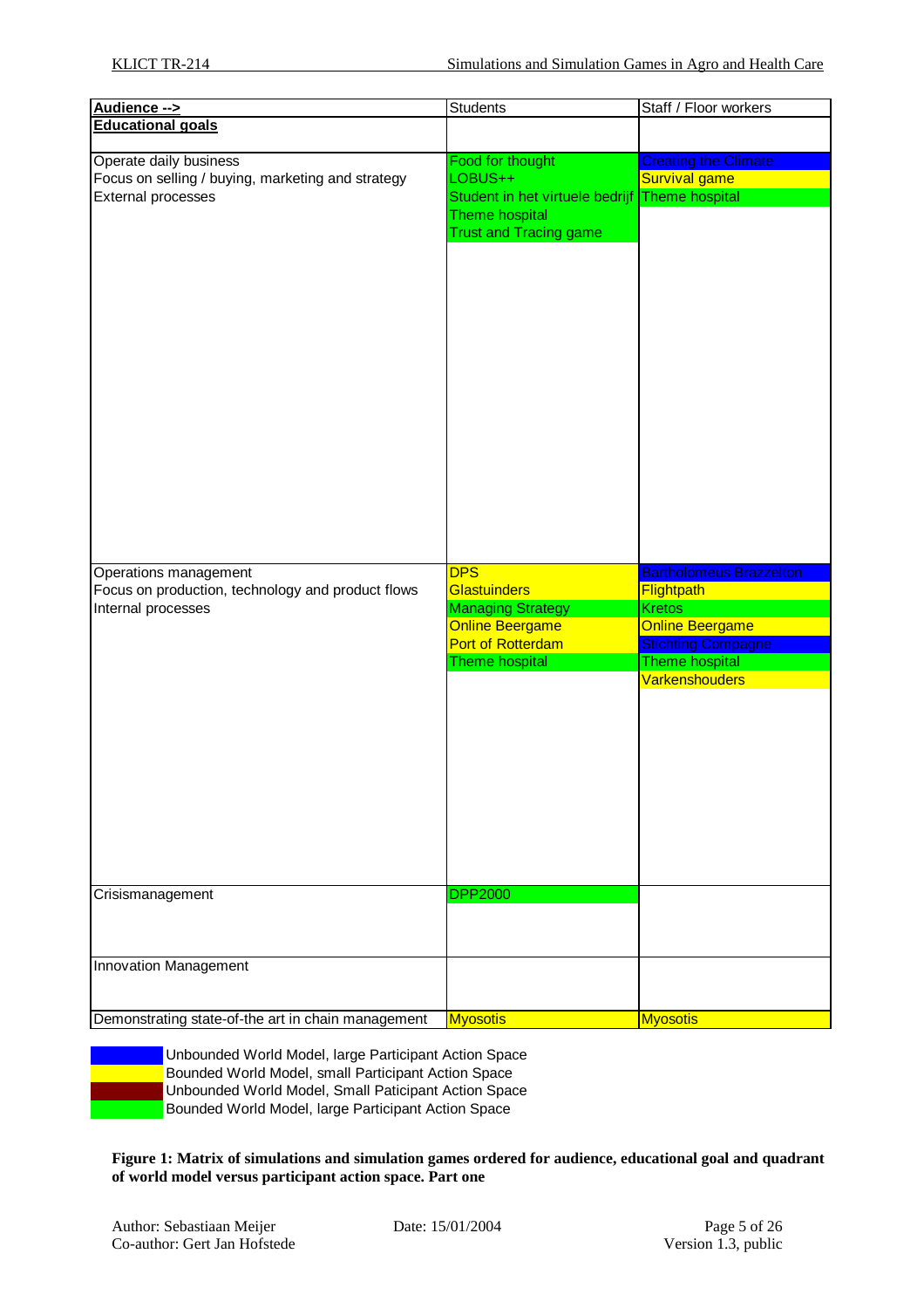| Audience -->                                                               | Operational managers                              | Strategic managers/ policy makers                                                                  |
|----------------------------------------------------------------------------|---------------------------------------------------|----------------------------------------------------------------------------------------------------|
| <b>Educational goals</b>                                                   |                                                   |                                                                                                    |
|                                                                            |                                                   |                                                                                                    |
| Operate daily business                                                     | <b>Apples and Oranges- Health (BANS</b>           |                                                                                                    |
| Focus on selling / buying, marketing and strategy                          | <b>Apples and Oranges-SCM</b>                     | <b>Business networking game</b>                                                                    |
| <b>External processes</b>                                                  | <b>BANS</b>                                       | De gemeentelijke herindeling                                                                       |
|                                                                            | <b>Business networking game</b>                   | <b>Diagnost</b>                                                                                    |
|                                                                            | <b>Creating the Climate</b>                       | Food for thought                                                                                   |
|                                                                            | Day-in-a-life simulations                         | <b>GES</b>                                                                                         |
|                                                                            | Food for thought                                  | <b>Hospital-TIAS</b>                                                                               |
|                                                                            | <b>ICT</b> management simulation                  | <b>International Management Simulatie</b>                                                          |
|                                                                            | International Management SirLa vie en Rose        |                                                                                                    |
|                                                                            | <b>Netwerk</b>                                    | <b>Netwerk Simulatie</b>                                                                           |
|                                                                            | Netwerk Simulatie                                 | <b>Responsive simulations</b>                                                                      |
|                                                                            | Quartier                                          | <b>Sante</b>                                                                                       |
|                                                                            | <b>Responsive simulations</b>                     | <b>SCP-model</b>                                                                                   |
|                                                                            | <b>Salsa Parilla</b>                              | <b>SimRuralis</b>                                                                                  |
|                                                                            | <b>SimRuralis</b>                                 | Splash                                                                                             |
|                                                                            | Splash                                            | <b>Squaring the circle</b>                                                                         |
|                                                                            | <b>Survival game</b>                              | <b>Stratal</b>                                                                                     |
|                                                                            | <b>Theme hospital</b>                             | <b>Theme hospital</b>                                                                              |
|                                                                            |                                                   |                                                                                                    |
|                                                                            | <b>Trust and Tracing game</b>                     | <b>Trust and Tracing game</b><br>Uncovering value in the supp Uncovering value in the supply chain |
|                                                                            |                                                   | <b>VLS-spel</b>                                                                                    |
|                                                                            |                                                   |                                                                                                    |
|                                                                            |                                                   |                                                                                                    |
|                                                                            | <b>ABACUS</b>                                     | <b>ALADIN/Foodprint</b>                                                                            |
| Operations management<br>Focus on production, technology and product flows | <b>ALADIN/Foodprint</b>                           | <b>ALADIN/Logistiek</b>                                                                            |
|                                                                            | <b>ALADIN/Logistiek</b>                           |                                                                                                    |
| Internal processes                                                         | Day-in-a-life simulations                         | <b>Game Simulation Dairy</b><br><b>HEX</b> game                                                    |
|                                                                            | Flightpath                                        | Hospital management game                                                                           |
|                                                                            |                                                   | <b>Hospital-TIAS</b>                                                                               |
|                                                                            | <b>Game Simulation Dairy</b>                      |                                                                                                    |
|                                                                            | <b>GP SASSG</b>                                   | <b>ICT</b> management simulation<br><b>Kretos</b>                                                  |
|                                                                            | <b>HEX</b> game                                   | La Vie en Rose                                                                                     |
|                                                                            | Hospital management game                          |                                                                                                    |
|                                                                            | <b>ICT</b> management simulation<br><b>Kretos</b> | <b>Managing diversity</b>                                                                          |
|                                                                            |                                                   | Managing the supply chain                                                                          |
|                                                                            | <b>Managing Strategy</b>                          | Theme hospital                                                                                     |
|                                                                            | Managing the supply chain                         | <b>Trostomatenspel</b>                                                                             |
|                                                                            | Quartier                                          |                                                                                                    |
|                                                                            | <b>Salsa Parilla</b>                              |                                                                                                    |
|                                                                            | <b>Theme hospital</b>                             |                                                                                                    |
|                                                                            | Trostomatenspel                                   |                                                                                                    |
|                                                                            |                                                   |                                                                                                    |
| Crisismanagement                                                           |                                                   | <b>InterCSF</b>                                                                                    |
|                                                                            |                                                   | <b>InterFMD</b>                                                                                    |
|                                                                            |                                                   | <b>InterIBR</b>                                                                                    |
|                                                                            |                                                   |                                                                                                    |
| <b>Innovation Management</b>                                               | <b>Midas</b>                                      | <b>Midas</b>                                                                                       |
|                                                                            | Vrolijkheidsgame                                  | Vrolijkheidsgame                                                                                   |
|                                                                            |                                                   |                                                                                                    |
| Demonstrating state-of-the art in chain management                         | <b>Myosotis</b>                                   | <b>Myosotis</b>                                                                                    |

Unbounded World Model, large Participant Action Space **Bounded World Model, small Participant Action Space** Unbounded World Model, Small Paticipant Action Space Bounded World Model, large Participant Action Space

**Figure 2: Matrix of simulations and simulation games ordered for audience, educational goal and quadrant of world model versus participant action space. Part two.**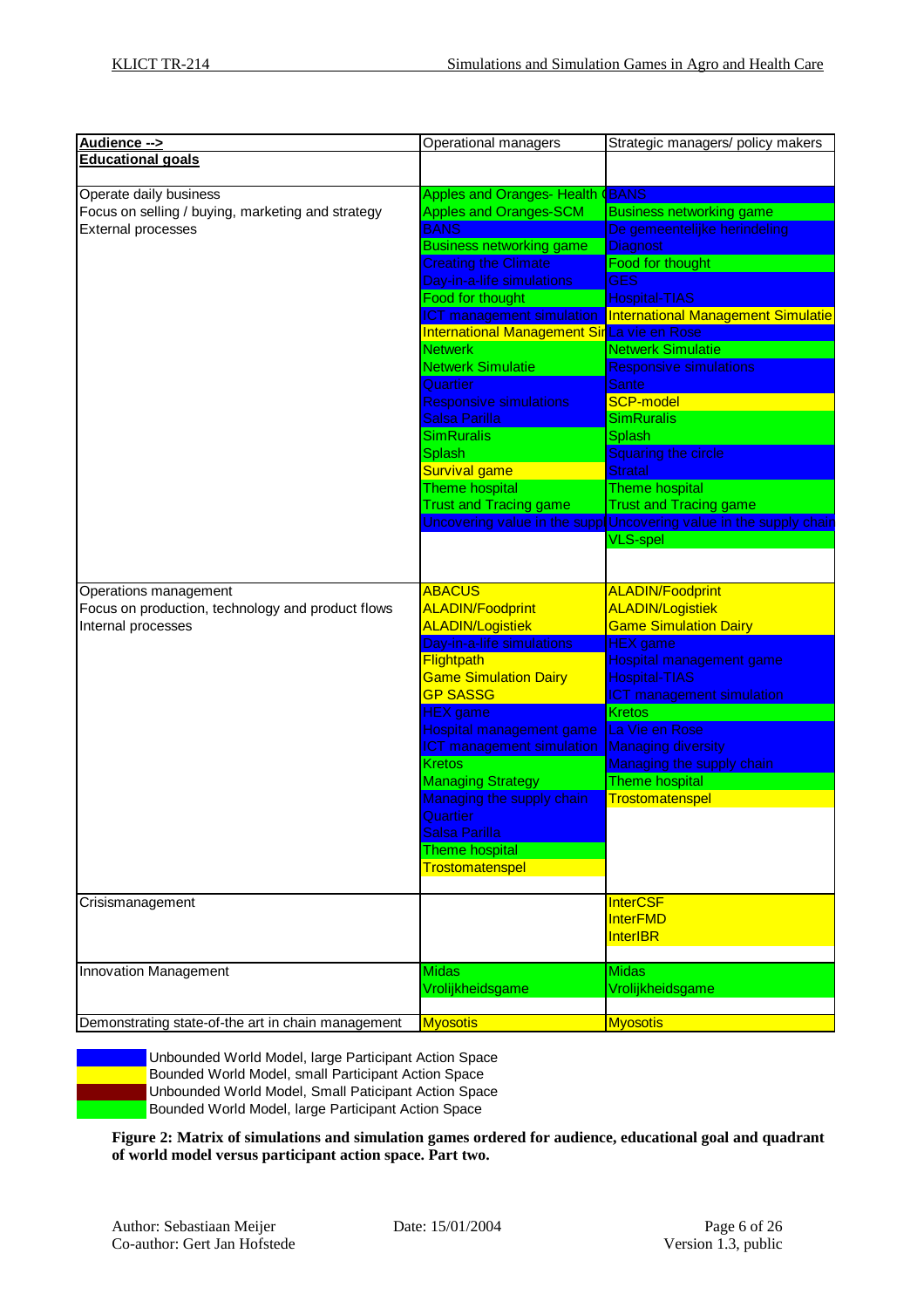# **Appendix: List of simulations and simulation games found.**

| Name        | <b>ABACUS</b>                                                        |
|-------------|----------------------------------------------------------------------|
| Field       | Supply chain management in general                                   |
| Goal        | Experience the practice of a company in a network                    |
| Developers  | Company Coaching BV (www.companycoaching.nl)                         |
| Description | Board game where participants have to manage the daily operations in |
|             | a company.                                                           |
| Experiences |                                                                      |
| Techniques  | Paper based simulation game                                          |

| Name        | ALADIN/foodprint                                                                                                                      |
|-------------|---------------------------------------------------------------------------------------------------------------------------------------|
| Field       | Agro                                                                                                                                  |
| Goal        | Support design of a Traceability infrastructure.                                                                                      |
| Developers  | ATO, WUR, Jan Top (www.agrotechnologyandfood.wur.nl)                                                                                  |
| Description | Extension for the ALADIN/logistiek suite, introducing Traceability of<br>products. The tool should support the design of Traceability |
|             | infrastructures.                                                                                                                      |
| Experiences | Developments nearly finished (Octoiber 2003)                                                                                          |
| Techniques  | Enterprise Dynamics simulation.                                                                                                       |

| Name        | ALADIN/logistiek                                                         |
|-------------|--------------------------------------------------------------------------|
| Field       | Agro                                                                     |
| Goal        | Simulate logistics chains of fresh products.                             |
| Developers  | ATO, WUR, Seth Tromp (www.agrotechnologyandfood.wur.nl)                  |
| Description | Simulation environment based on the Enterprise Dynamics suite. It        |
|             | consists of modules to simulate logistics chains, with special attention |
|             | for the quality of fresh products.                                       |
| Experiences | Used in research and business analysis.                                  |
| Techniques  | Enterprise Dynamics simulation.                                          |

| Name        | Apples and Oranges / Distribution                                       |
|-------------|-------------------------------------------------------------------------|
| Field       | <b>Supply Chains</b>                                                    |
| Goal        | Participants gain insight in the interdependence of processes in supply |
|             | chains                                                                  |
| Developers  | Business Practice, Paul Olivier. Developer is Celemi, Sweden.           |
|             | (www.businesspractice.nl)                                               |
| Description | Board game, creating awareness and involvement of employees for         |
|             | their business in a chain. Key aspects are critical success factors,    |
|             | budgeting and planning of logistics.                                    |
| Experiences | Many                                                                    |
| Techniques  | Paper based simulation game.                                            |

| Name  | Apples and Oranges / Health Care                                        |
|-------|-------------------------------------------------------------------------|
| Field | Health Care                                                             |
| Goal  | Participants gain insight in the interdependence of processes in health |
|       | care                                                                    |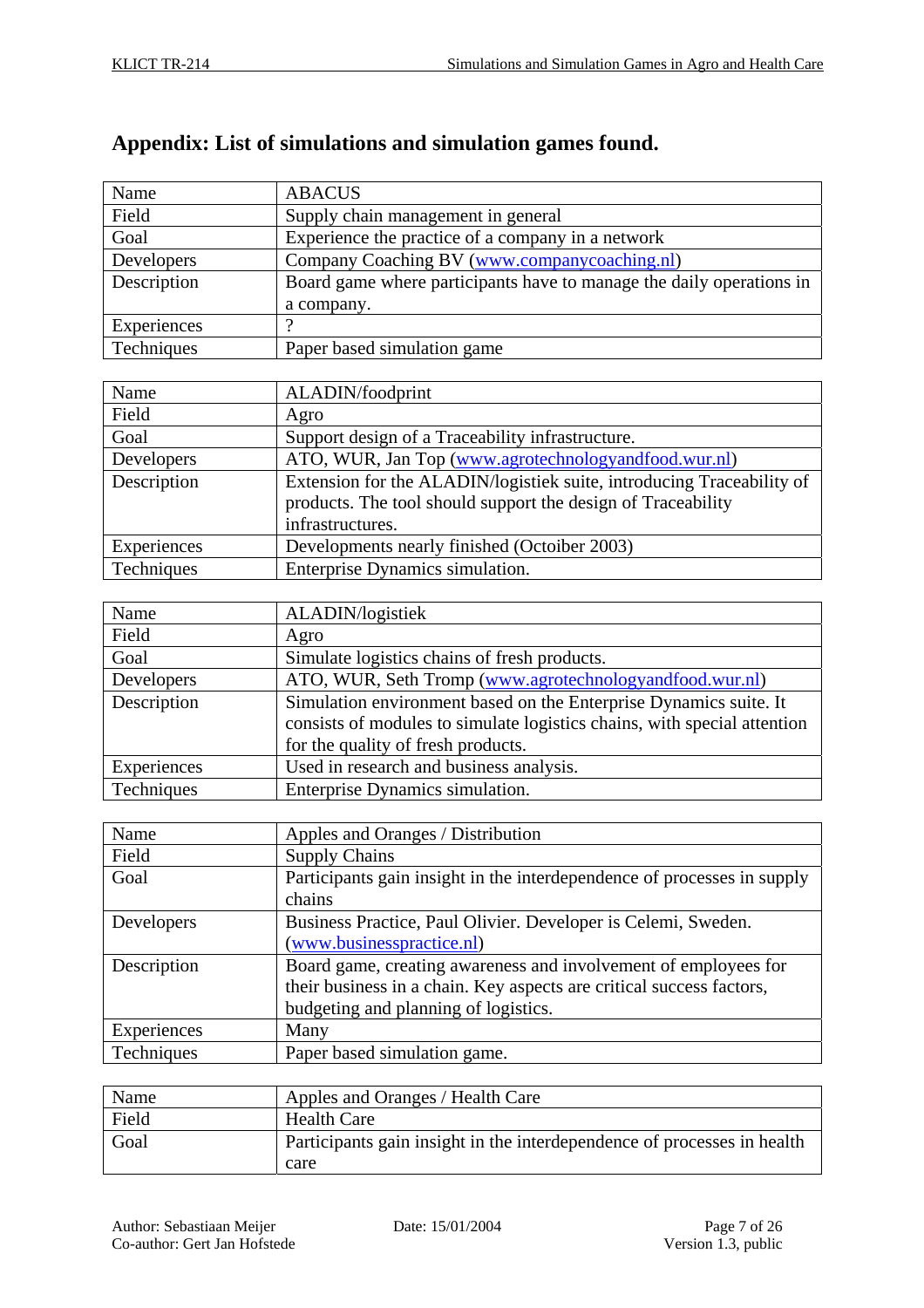| Developers  | Business Practice, Paul Olivier. Developer is Celemi, Sweden.   |
|-------------|-----------------------------------------------------------------|
|             | (www.businesspractice.nl)                                       |
| Description | Board game, creating awareness and involvement of employees for |
|             | their institution in health care.                               |
| Experiences | Game is very new, but there are some clients worldwide.         |
| Techniques  | Paper based simulation game.                                    |

| Name        | <b>BANS</b>                                                        |
|-------------|--------------------------------------------------------------------|
| Field       | Policy making                                                      |
| Goal        | Evaluate the effectiveness of BANS in local policy making.         |
| Developers  | A.M.E. Roelofs, Jac Geurts.                                        |
|             | $(http://www.uvt.nl/webwijs/show.html?anr=120146)$                 |
| Description | Policy making game in which groups get the BANS tool to facilitate |
|             | the decision making in local governmental issues. Game was meant   |
|             | for research.                                                      |
| Experiences | Used for PhD thesis                                                |
| Techniques  | Paper based simulation game.                                       |

| Name        | <b>Bartholomeus Brazzelton</b>                                                                                                                                                                                                                           |
|-------------|----------------------------------------------------------------------------------------------------------------------------------------------------------------------------------------------------------------------------------------------------------|
| Field       | <b>Health Care</b>                                                                                                                                                                                                                                       |
| Goal        | Open a discussion about many issues in the children day care.                                                                                                                                                                                            |
| Developers  | VBJK, Veronique Willaert, Vlaanderen.                                                                                                                                                                                                                    |
|             | (veroniek.willaert@rug.ac.be)                                                                                                                                                                                                                            |
| Description | This game is a board game, leading to discussions about raising<br>children, and development for children day care employees and<br>education. A game leader steers the discussion of experiences and<br>values and ensures the depth of the discussion. |
| Experiences |                                                                                                                                                                                                                                                          |
| Techniques  | Paper based simulation game.                                                                                                                                                                                                                             |

| Name        | Business Networking Game (Version two)                              |
|-------------|---------------------------------------------------------------------|
| Field       | <b>Supply Chains</b>                                                |
| Goal        | Create awareness among employees for chain dynamics and be able to  |
|             | formulate and review alternative business strategies.               |
| Developers  | FBK, EUR, Diederik van Liere (www.fbk.eur.nl)                       |
| Description | Website based simulation game for training and research purposes in |
|             | business strategies for supply chain-bounded firms. Strong focus on |
|             | the logistics management.                                           |
| Experiences | Yes                                                                 |
| Techniques  | Website based simulation game                                       |

| Name        | Creating the Climate                                               |
|-------------|--------------------------------------------------------------------|
| Field       | <b>Health Care</b>                                                 |
| Goal        | Assist stakeholder of NHS think about the long-term vision for the |
|             | NHS in Wales.                                                      |
| Developers  | OPM, Londen, Great Britain. (www.opm.co.uk)                        |
| Description | Open simulation event of the functioning of the NHS in Wales       |
| Experiences | Four rounds                                                        |
| Techniques  | Paper based simulation game.                                       |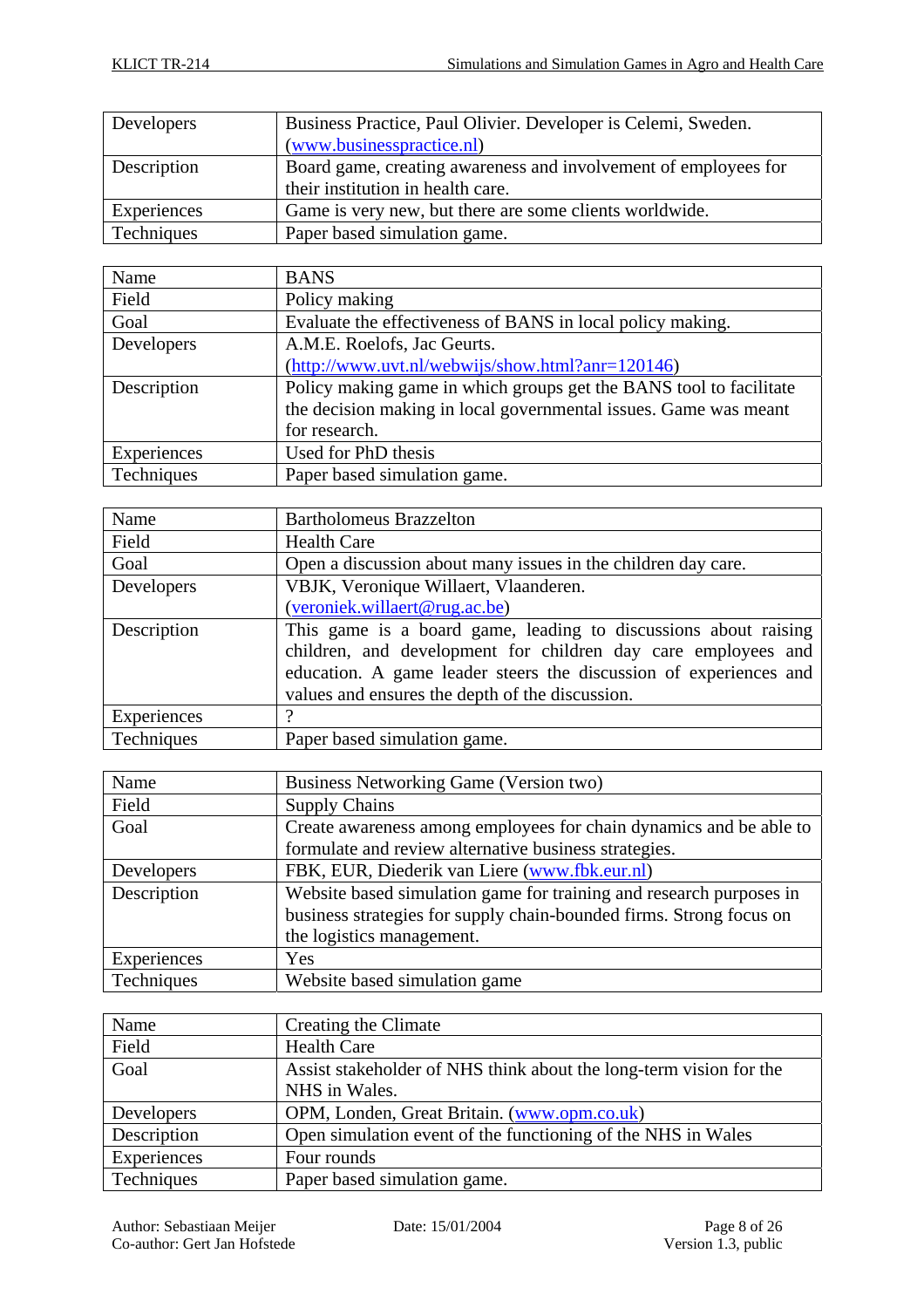| Remarks     | Language is English                                                   |
|-------------|-----------------------------------------------------------------------|
|             |                                                                       |
| Name        | De gemeentelijke herindeling                                          |
| Field       | Policy making                                                         |
| Goal        | Gain insight in the negotiation processes among stakeholders in local |
|             | governments when joining communities.                                 |
| Developers  | MDP / RUG (www.mdp.nl)                                                |
| Description | Policy making game around the join of two communities. How to         |
|             | divide the powers?                                                    |
| Experiences | Many                                                                  |
| Techniques  | Paper based simulation game                                           |

| Name        | Diagnost                                                             |
|-------------|----------------------------------------------------------------------|
| Field       | <b>Health Care</b>                                                   |
| Goal        | Participants gain insight in the tuning of the health care chain for |
|             | elderly people.                                                      |
| Developers  | IVA, Tilburg, Juliette Vermaas, Rob Pranger (www.iva.nl)             |
| Description | Game that gives participants insight in the complexity of managing   |
|             | the health care chain for elderly people.                            |
| Experiences | Many                                                                 |
| Techniques  | Paper based simulation game.                                         |

| Name        | <b>DPP2000</b>                                                         |
|-------------|------------------------------------------------------------------------|
| Field       | Agro                                                                   |
| Goal        | Show the importance of a crisis management plan                        |
| Developers  | Sectie Methoden en Technieken, ITS, KUN, Drs. B. Wein Felling          |
|             | (www.its.kun.nl)                                                       |
| Description | Simulation of a crisis in a fish pool. Participants are in the virtual |
|             | control room, where one of the 24 indicators turns red. Under pressure |
|             | of a director, and with the help of 6 virtual teams, the participants  |
|             | have to manage the crisis.                                             |
| Experiences | Played in various curricula.                                           |
| Techniques  | PC supported Simulation Game                                           |

| Name        | DPS (Dynamische Patient Simulator)                                    |
|-------------|-----------------------------------------------------------------------|
| Field       | Health care.                                                          |
| Goal        | Training of health care students in diagnosis and medication.         |
| Developers  | Leids Universitair Medisch Centrum, Peter Bloemendaal                 |
|             | (http://www.lumc.nl/5000/coo-ontwikkelaars.htm)                       |
| Description | Program representing a patient with a medical problem and one or      |
|             | more complications. Students have to diagnose and treat the virtual   |
|             | patient. Meanwhile the normal stressors of the daily practice are     |
|             | imposed on the student. The virtual patient reacts to the treatments. |
| Experiences | Many. Cases are developed for many deceases.                          |
| Techniques  | PC program                                                            |

| Name  | Flightpath                                                        |
|-------|-------------------------------------------------------------------|
| Field | <b>Supply Chains</b>                                              |
| Goal  | Make participants aware of the complexity of information services |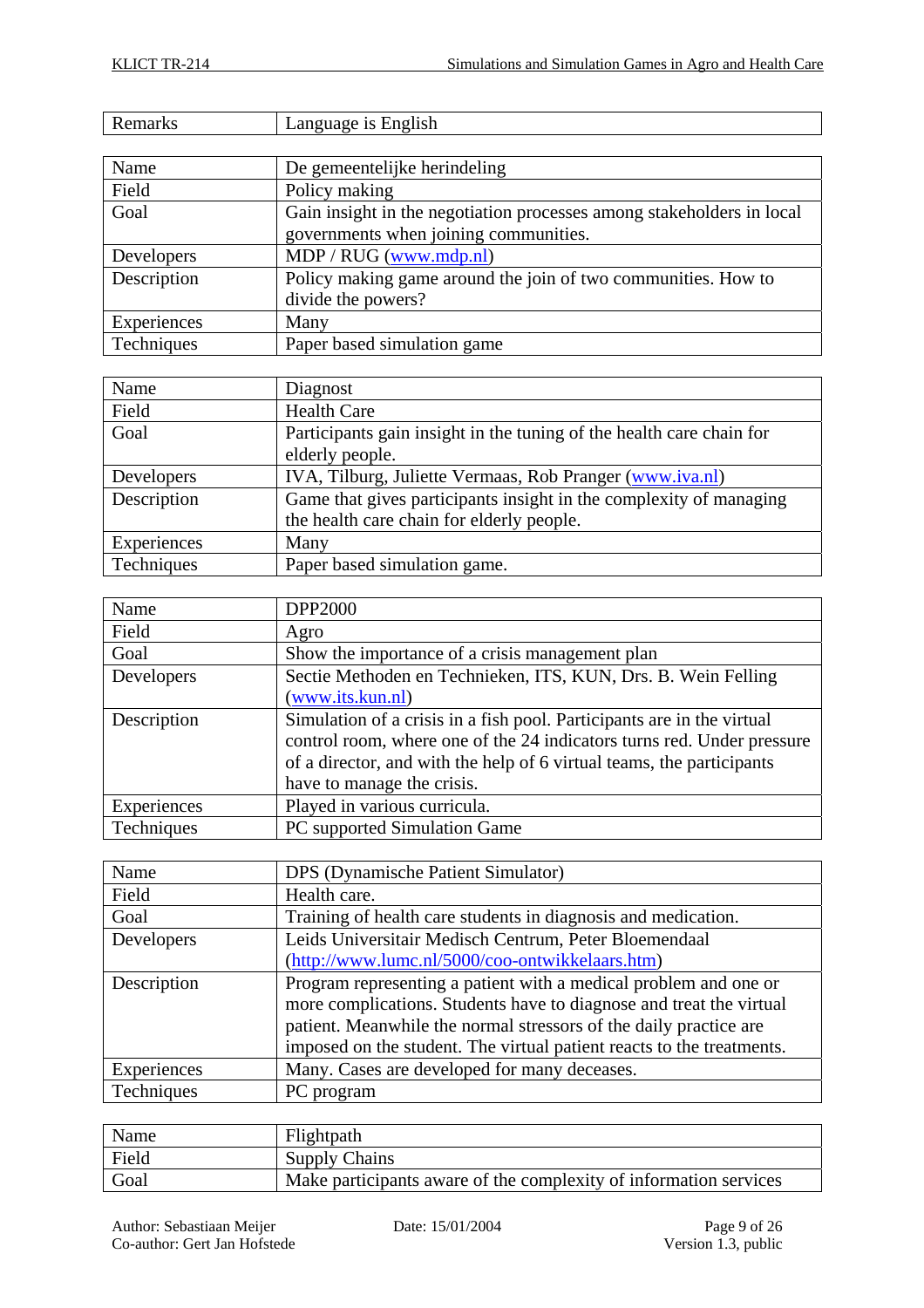|             | and exchange.                                                                                                                                                    |
|-------------|------------------------------------------------------------------------------------------------------------------------------------------------------------------|
| Developers  | KPMG, Marc Petit (www.kpmg.nl)                                                                                                                                   |
| Description | Participants (in the role of flight leaders of a space program) solve an<br>information supply problem together. Each participant has a part of<br>the solution. |
| Experiences | Many                                                                                                                                                             |
| Techniques  | Paper based simulation game.                                                                                                                                     |

| Name        | <b>Game Simulation Dairy</b>                                     |
|-------------|------------------------------------------------------------------|
| Goal        | Write a strategic plan for a dairy farm.                         |
| Developers  | WUR, Farm management group / LEI, Alfons Beldman                 |
|             | (http://www.sls.wau.nl/fma')                                     |
| Description | In two sessions, farmers formulate a strategy and get insight in |
|             | simulated results of this strategy on a model of their own farm. |
| Experiences | Many                                                             |
| Techniques  | Computer and paper based                                         |

| Name        | GES (Gezondheidseffectscreening)                                      |
|-------------|-----------------------------------------------------------------------|
| Field       | Health care.                                                          |
| Goal        | Responsive simulations to evaluate policy making with GES             |
| Developers  | EUR, Marleen Bekker.(www.bmg.eur.nl)                                  |
| Description | Set of responsive simulations to evaluate the effectiveness of policy |
|             | making with GES tools, and the bureaucratic experiences.              |
| Experiences | Not yet                                                               |
| Techniques  | Responsive simulation, paper / instruction based.                     |

| Name        | Glastuinders                                                                                                                          |
|-------------|---------------------------------------------------------------------------------------------------------------------------------------|
| Field       | Agro                                                                                                                                  |
| Goal        | Experiment about investment options in horticulture.                                                                                  |
| Developers  | Farm management group, WUR, Jos Verstegen.                                                                                            |
|             | (http://www.sls.wau.nl/fma/)                                                                                                          |
| Description | Experiment giving horticulture students a choice between several<br>investment options. Stand-alone and network options (INVEST) with |
|             | monte carlo simulation. Consequences are simulated.                                                                                   |
| Experiences | Used in research                                                                                                                      |
| Techniques  | Stand alone simulation model. With Monte Carlo analysis.                                                                              |

| Name        | <b>GPSASSG</b>                                               |
|-------------|--------------------------------------------------------------|
| Field       | <b>Health Care</b>                                           |
| Goal        | Train GP's for a new surgery appointment system              |
| Developers  | HSMC, Penelope M. Mullen, Birmingham, Great Britain.         |
|             | $(\frac{http://www.hsmc.bham.ac.uk/}{$                       |
| Description | Game developed to train General Practitioners to use a newly |
|             | developed surgery appointment system. This game was used     |
|             | nationwide in the end of the eighties.                       |
| Experiences | Nation wide used                                             |
| Techniques  | Computer and paper based simulation game.                    |
| Remarks     | Language is English                                          |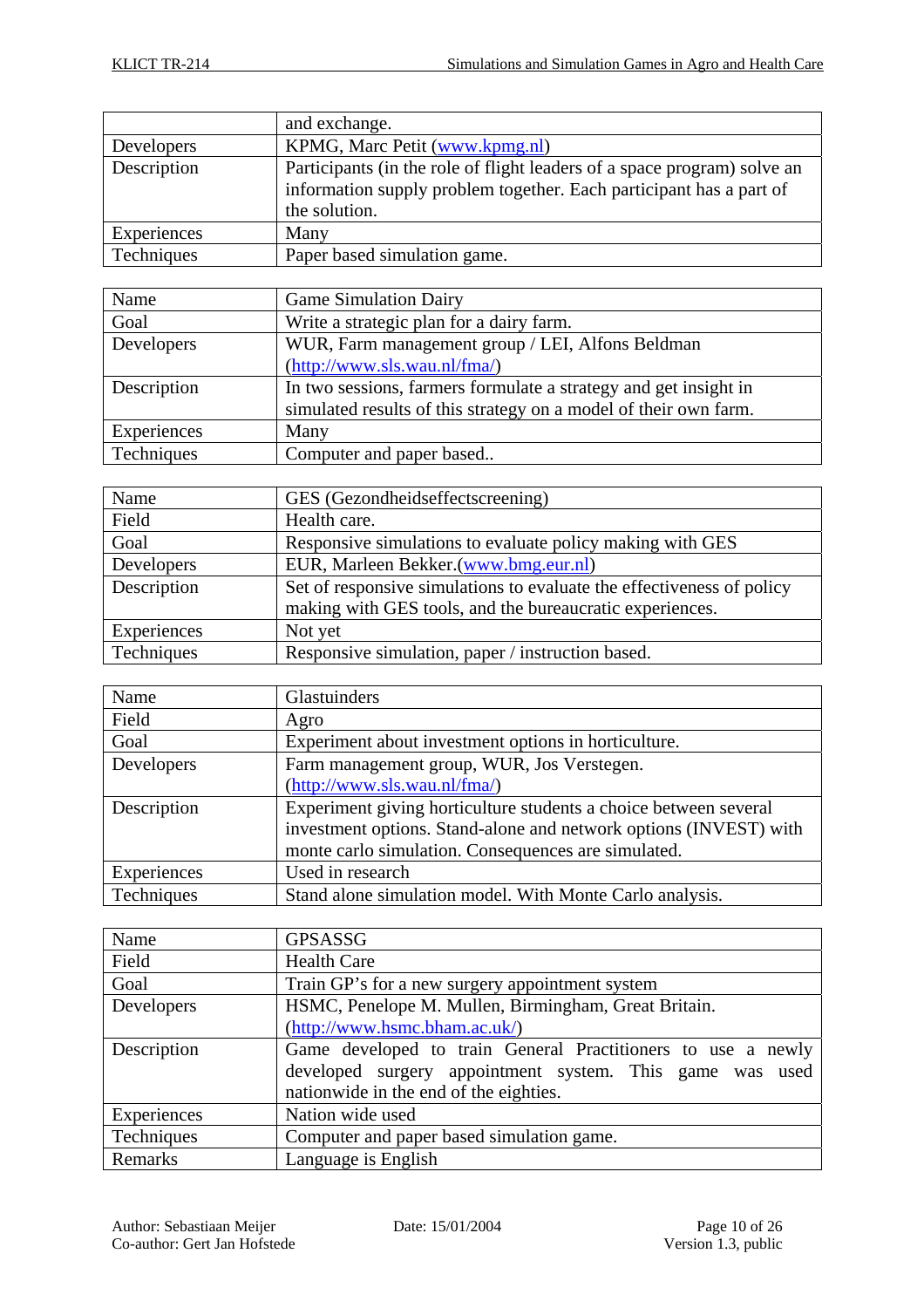| <b>Hospital Management Game</b>                                         |
|-------------------------------------------------------------------------|
| <b>Health Care</b>                                                      |
| Participants gain insight in internal processes of a hospital.          |
| IVA, Tilburg, Juliette Vermaas, Rob Pranger (www.iva.nl)                |
| Participants gain insight in the internal processes of a hospital. Game |
| has to be configured differently for each hospital.                     |
| A.o. AZR and AMC                                                        |
| Paper based simulation game.                                            |
|                                                                         |

| Name        | <b>ICT Management Simulatie</b>                                   |
|-------------|-------------------------------------------------------------------|
| Field       | <b>Supply Chains</b>                                              |
| Goal        | Experience the power of ICT solutions, and the interaction of ICT |
|             | with the company model.                                           |
| Developers  | $MCC$ (www.mcc.nl)                                                |
| Description | Participants manage a distributed company in a branch with 4      |
|             | competitors. ICT / ERP solutions form an integrated part of the   |
|             | management.                                                       |
| Experiences | Many                                                              |
| Techniques  | Software and paper-based simulation game                          |

| Name        | <b>IMMS</b>                                                       |
|-------------|-------------------------------------------------------------------|
| Field       | Agro                                                              |
| Goal        | Simulate physical attributes of a product.                        |
| Developers  | ATO, WUR, Jan Top (www.agrotechnologyandfood.wur.nl)              |
| Description | Simulation of physical properties of a product. The tool is meant |
|             | especially for model builders.                                    |
| Experiences | Used for model design                                             |
| Techniques  |                                                                   |

| Name        | InterFMD, InterCSF and InterIBR                                      |
|-------------|----------------------------------------------------------------------|
| Field       | Agro                                                                 |
| Goal        | Models to predict the spread of animal deceases.                     |
| Developers  | Farm management group, WUR, Monique Mourits.                         |
|             | (http://www.sls.wau.nl/fma/)                                         |
| Description | Each of the three in an independent model simulating the behavior of |
|             | a particular animal decease.                                         |
| Experiences | Used in research and policy-making.                                  |
| Techniques  | Stand alone simulation model.                                        |

| Name        | Infrastructure games                                                   |
|-------------|------------------------------------------------------------------------|
| Field       | <b>Supply Chains</b>                                                   |
| Goal        | Collection of games with infrastructures as topic.                     |
| Developers  | Book: Gaming in a world of infrastructures, Igor Mayer and Wijnand     |
|             | Veeneman. (www.gymnasion.tudelft.nl)                                   |
| Description | This book describes several games used for issue with infrastructures. |
|             | Mayer and Veeneman distinguish four different types of infrastructure  |
|             | issues:                                                                |
|             | Infrastructure-related issues: the embedding of<br>Ι.                  |
|             | infrastructures in their spatial and institutional                     |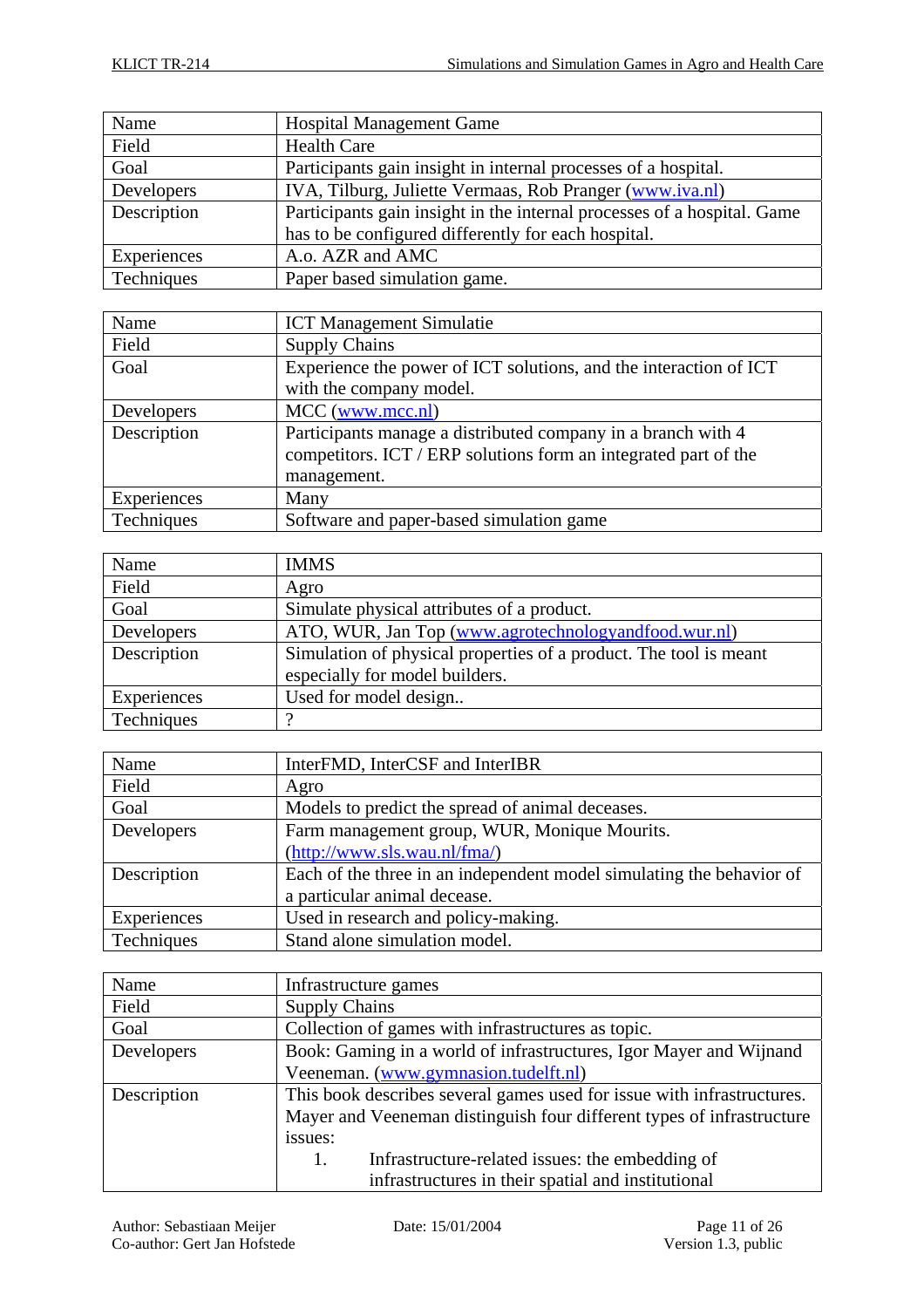|             | environments                                                         |  |
|-------------|----------------------------------------------------------------------|--|
|             | 2.<br>Project and process management for infrastructures: the        |  |
|             | use of tools, project and process management for complex             |  |
|             | technological projects.                                              |  |
|             | Services on infrastructures: the development of new and<br>3.        |  |
|             | better services for infrastructures                                  |  |
|             | Management of the strategic environment: the exploration<br>4.       |  |
|             | and management of the strategic behavior of the                      |  |
|             | stakeholders in infrastructure systems.                              |  |
|             | Games on the items 2, 3 and 4 can be usefull for chains and networks |  |
|             | too, as the issues are very similar.                                 |  |
| Experiences | Differ per game                                                      |  |
| Techniques  | Both computer and paper based games                                  |  |

| Name        | <b>International Management Game</b>                                  |
|-------------|-----------------------------------------------------------------------|
| Field       | <b>Supply Chains</b>                                                  |
| Goal        | Practice the management of a firm in a competitive branch.            |
| Developers  | MCC, Erwin Fransen. (www.mcc.nl)                                      |
| Description | Simulation game in which participants have to manage a firm in a      |
|             | competitive branch. In teams of 4 people they compete against 4 other |
|             | teams. Currently MCC introducing supply chains in the game. Game      |
|             | contains 45 decision variables.                                       |
| Experiences | 75000 participants                                                    |
| Techniques  | Both electronic and paper based versions.                             |

| Name        | Kretos                                                                  |
|-------------|-------------------------------------------------------------------------|
| Field       | Supply chains                                                           |
| Goal        | Participants learn to recognize an effective relation between research, |
|             | production and marketing                                                |
| Developers  | KPMG, Marc Petit (www.kpmg.nl)                                          |
| Description | Participants have to manage a production firm of slogans                |
| Experiences | Many                                                                    |
| Techniques  | Paper based simulation game.                                            |

| Name        | La Vie en Rose                                                      |
|-------------|---------------------------------------------------------------------|
| Field       | <b>Health Care</b>                                                  |
| Goal        | Learn about the dynamics and new solutions between stakeholders in  |
|             | a modernized health care system of the AWBZ.                        |
| Developers  | Twijnstra Gudde, Leon de Caluwe / Peter van der Lugt (www.tg.nl)    |
| Description | La Vie en Rose simulates the modernized world around the Dutch      |
|             | AWBZ law, where person-bounded budgets and function oriented        |
|             | indications are a fact and divisions between sectors are gone.      |
|             | Participants play a health office, local government, social housing |
|             | cooperation, patient board and health care institution in the       |
|             | Beekensteijn city. Playing the game should lead to new, creative    |
|             | solutions for the AWBZ-care under the new circumstances. The        |
|             | dynamics and creative solutions are the main focus points.          |
| Experiences | Many                                                                |
| Techniques  | Paper based simulation game.                                        |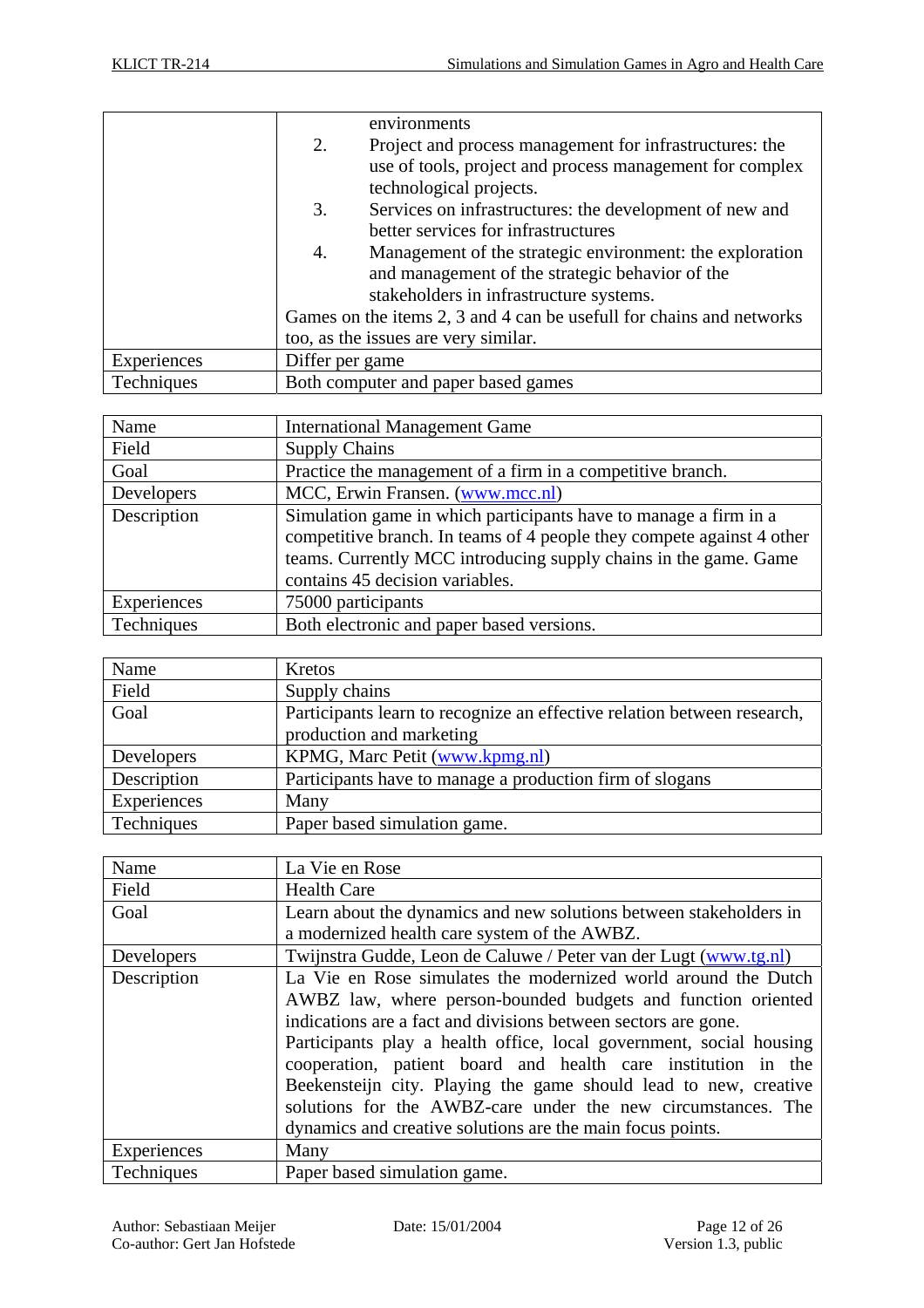| Name        | <b>LOBUS</b>                                                      |
|-------------|-------------------------------------------------------------------|
| Field       | Supply chain management in general                                |
| Goal        | Teach students planning and performing a business in a chain.     |
| Developers  | UvT, Jos Vermunt (http://www.tilburguniversity.nl/faculties/few/) |
| Description | Simulation of an automotive chain. Performance depends on the     |
|             | inputs of several human decision makers. No human interaction.    |
| Experiences | Played in various curricula.                                      |
| Techniques  | Networked PC simulation, human input in computer simulation.      |

| Name        | Managing Diversity, Solving the Puzzle                               |
|-------------|----------------------------------------------------------------------|
| Field       | Policy making                                                        |
| Goal        | Gain insight in management of diversity in organizations             |
| Developers  | EGA-HRM-consulting / FORUM.( http://www.ega-hrmconsult.nl/)          |
| Description | Policy making game to train participant in managing the diversity in |
|             | their organizations. Focus on standardization and the strength of    |
|             | diversity.                                                           |
| Experiences | Many                                                                 |
| Techniques  | Paper based simulation game.                                         |

| Name        | Managing Strategy, Creating the balanced scorecard                  |
|-------------|---------------------------------------------------------------------|
| Field       | Supply chain management in general                                  |
| Goal        | Learning about the sensitivity of a firm for steering variables.    |
| Developers  | OASIS, Jochem Messelink (www.oasis.nl)                              |
| Description | Simulation of a production company, which the user can manage from  |
|             | a virtual cockpit. The company is part of a network.                |
| Experiences |                                                                     |
| Techniques  | Stand-alone computer simulation with nice graphics and human input. |

| Name        | Managing the supply chain                                           |
|-------------|---------------------------------------------------------------------|
| Field       | <b>Supply Chains</b>                                                |
| Goal        | Achieve the optimal balance between supply and demand to increase   |
|             | customer satisfaction and manage costs.                             |
| Developers  | Accenture, Ivo Wenzler (and Ananth V Iyer, Ph.D., Purdue University |
|             | as content partner for the supply chain suite of games.)            |
|             | (www.accenture.nl)                                                  |
| Description | Partially simulated game to build the skills for coordinating and   |
|             | integrating demand inventory and distribution planning, and gain    |
|             | insight in demand, costs and relationships influencing the company  |
|             | performance.                                                        |
| Experiences | Many                                                                |
| Techniques  | Paper and computer based simulation game.                           |

| Name        | Midas                                                              |
|-------------|--------------------------------------------------------------------|
| Field       | Innovation management                                              |
| Goal        | Give participants insight in management of innovation processes to |
|             | make decisions about heir own organization.                        |
| Developers  | KPMG, Marc Petit (www.kpmg.nl)                                     |
| Description | Participants play the board of directors of a company and have to  |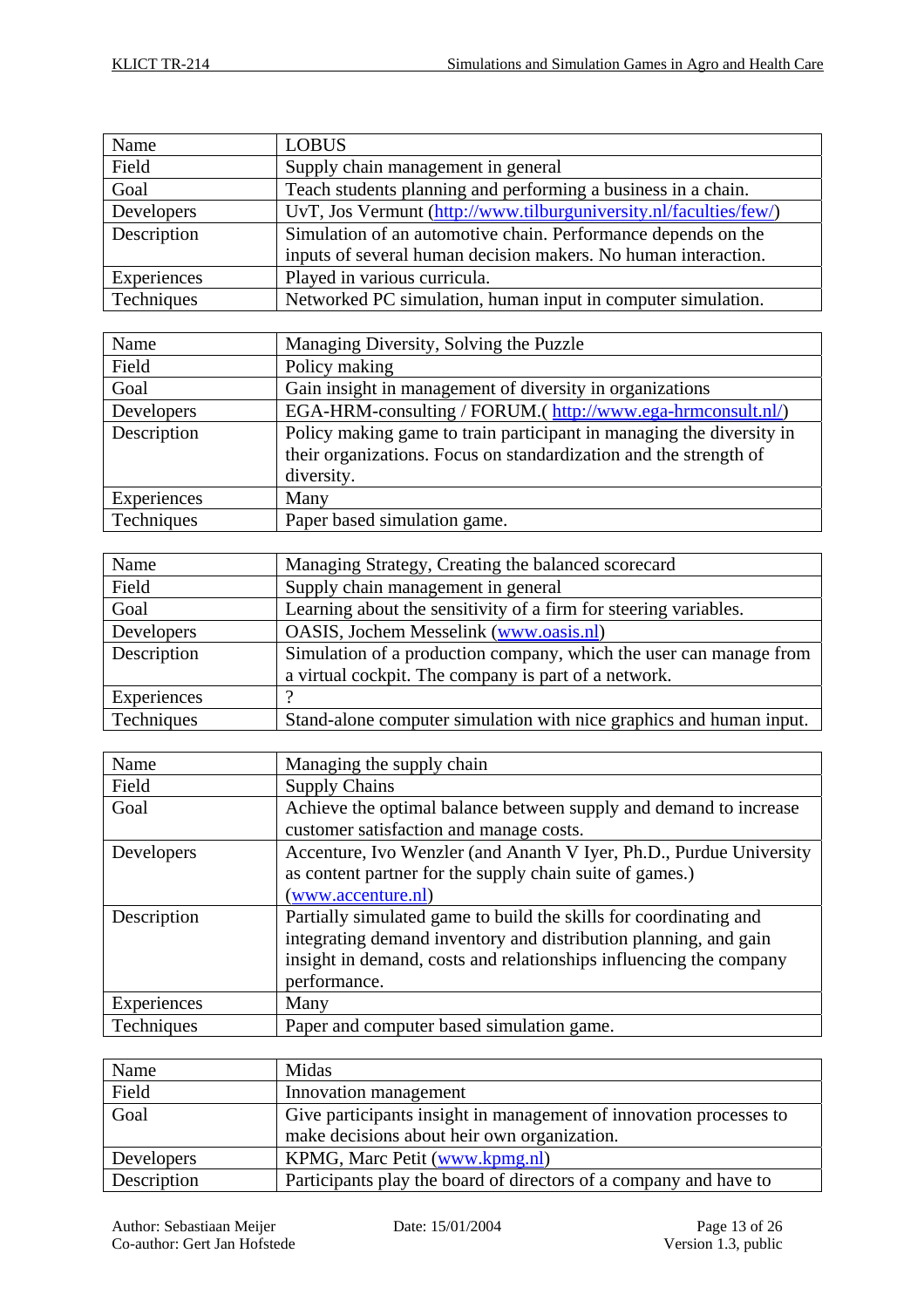|             | make decisions about the allocation of assets for new ideas. |
|-------------|--------------------------------------------------------------|
| Experiences | Many                                                         |
| Techniques  | Paper based simulation game.                                 |

| Name        | <b>Myosotis</b>                                                       |
|-------------|-----------------------------------------------------------------------|
| Field       | Health care.                                                          |
| Goal        | Show state of the art in information tools for Health Care manegement |
| Developers  | Stichting Mysosotis, Hans van der Heijden                             |
|             | (www.stichtingmyosotis.nl)                                            |
| Description | Truck, loaded with series of computers, able to show innovative       |
|             | solutions in information systems for Health Care management. The      |
|             | truck is a cooperation of 27 tool vendors.                            |
| Experiences | Touring through the Netherlands in 2003.                              |
| Techniques  | Computer tools.                                                       |

| Name        | <b>NetChainGame</b>                                                 |
|-------------|---------------------------------------------------------------------|
| Field       | <b>Supply Chains</b>                                                |
| Goal        | Experience the difficulty of logistics management in chains.        |
| Developers  | Klict project. (CentER, UvT, EUR, WUR, Paragon Decision             |
|             | Technology) (www.klict.org)                                         |
| Description | Follow-up game of LOBUS. Participants (Students) manage a virtual   |
|             | company and have to decide on many variables regarding buying,      |
|             | selling and logistics management. The company is placed in a chain. |
|             | Particular focus is on the negotiation between companies and the    |
|             | development of trust.                                               |
| Experiences | Not yet (October 2003)                                              |
| Techniques  | Software based simulation game                                      |

| Name        | <b>Netwerk</b>                                                                                                                                                                                                                |
|-------------|-------------------------------------------------------------------------------------------------------------------------------------------------------------------------------------------------------------------------------|
| Field       | Supply chains                                                                                                                                                                                                                 |
| Goal        | Let participants experience success and failure factors of a well                                                                                                                                                             |
|             | functioning relations network                                                                                                                                                                                                 |
| Developers  | KPMG, Marc Petit (www.kpmg.nl)                                                                                                                                                                                                |
| Description | Participants (in the role of project leaders) work within a development<br>organization on the establishing of large infrastructure projects.<br>Building and maintaining a good relations network is of vital<br>importance. |
| Experiences | Many                                                                                                                                                                                                                          |
| Techniques  | Paper based simulation game.                                                                                                                                                                                                  |

| Name        | Netwerk Simulatie                                                        |
|-------------|--------------------------------------------------------------------------|
| Field       | <b>Supply Chains</b>                                                     |
| Goal        | Gain insight in a successful network and strengthen synergy              |
| Developers  | MCC, Erwin Fransen (www.mcc.nl)                                          |
| Description | Participants play specialists in a project team that is loosely coupled. |
|             | How to get the best performance from the team through different          |
|             | stages of co-development.                                                |
| Experiences | Many                                                                     |
| Techniques  | Paper based simulation game.                                             |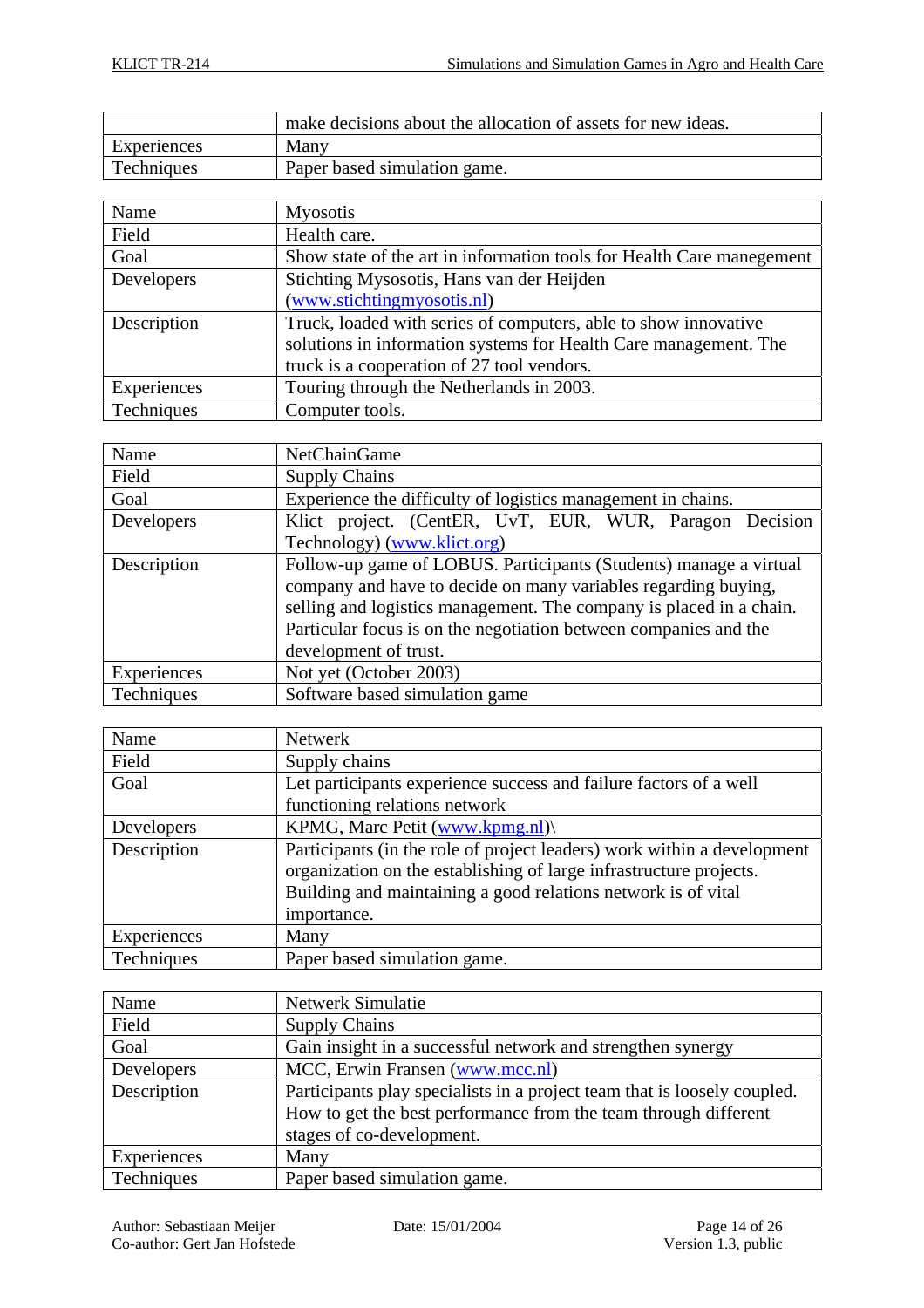| Name        | <b>Online Beergame</b>                                              |
|-------------|---------------------------------------------------------------------|
| Field       | Supply chain management in general                                  |
| Goal        | Learn managing inventory in a supply chain and learn about bullwhip |
|             | effect.                                                             |
| Developers  | Massachusset Institute of Technology (beergame.mit.edu)             |
| Description | Online version of the famous beergame (beergame.mit.edu). Users can |
|             | experience the problem of managing inventory under varying demand.  |
|             | Simulation feeds back on performance of users.                      |
| Experiences | Countless                                                           |
| Techniques  | Online simulation with human input.                                 |

| Name        | Port of Rotterdam                                           |
|-------------|-------------------------------------------------------------|
| Field       | <b>Supply Chains</b>                                        |
| Goal        | Experience EDI implementation in a chain business           |
| Developers  | Rotterdam School of Management, Bureau Bakkenist            |
|             | (www.rsm.eur.nl)                                            |
| Description | Students experiment with the process flow in a company when |
|             | introducing EDI in the organization.                        |
| Experiences | Many in curricula                                           |
| Techniques  | Software simulation                                         |

| Name        | Responsive simulations                                                |
|-------------|-----------------------------------------------------------------------|
| Field       | Policy making                                                         |
| Goal        | Gain insight in policy making processes                               |
| Developers  | EUR, Richard Scalzo, Hanneke Mastik.(www.fsw.eur.nl)                  |
| Description | Special type of simulations, meant to trigger the participants to act |
|             | like they do in reality when making plans and policies. Application   |
|             | fields are many, but recently the focus in on utility management.     |
| Experiences | Many                                                                  |
| Techniques  | Paper based simulation game.                                          |

| Name        | Santé                                                                 |
|-------------|-----------------------------------------------------------------------|
| Field       | <b>Health Care</b>                                                    |
| Goal        | Participants train negotiation, cooperation, positioning and strategy |
|             | formulation in and between health care institutions and insurance     |
|             | companies                                                             |
| Developers  | Twijnstra Gudde, Leon de Caluwe / Peter van der Lugt (www.tg.nl)      |
| Description | Participants play specific functions in an insurance company, two     |
|             | hospitals and an independent treatment centre in the region "Zeerand" |
|             | where market forces are normal practice. In this role, participants   |
|             | discuss how they can provide sufficient, good and affordable health   |
|             | care in Zeerand. Participants experience the (im)possibilities of     |
|             | interactions in this new context, and gain understanding for each     |
|             | others position.                                                      |
| Experiences | Many                                                                  |
| Techniques  | Paper based simulation game.                                          |
|             |                                                                       |

| Name | Salsa Parilla |
|------|---------------|
|------|---------------|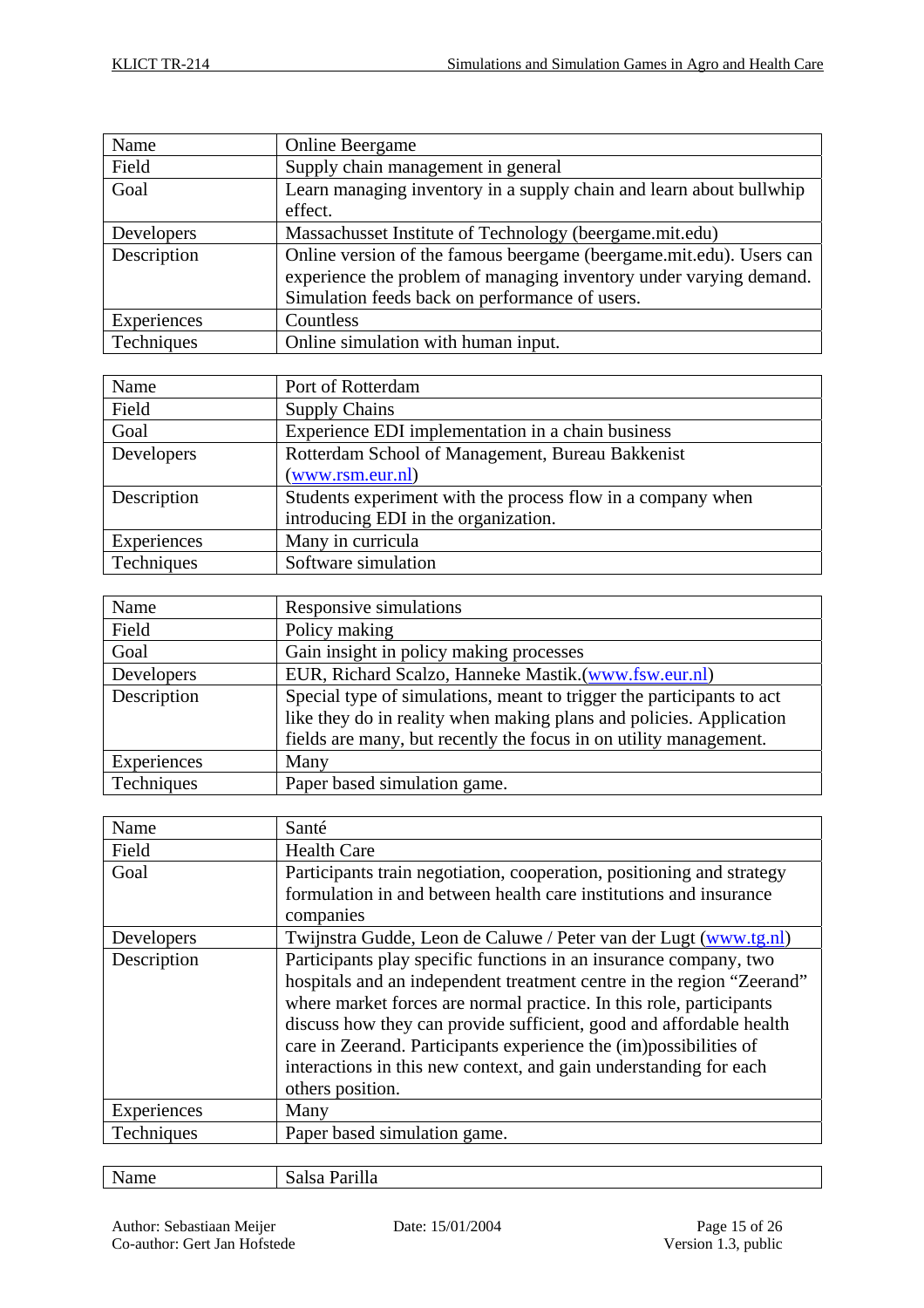| Field       | <b>Health Care</b>                                                    |
|-------------|-----------------------------------------------------------------------|
| Goal        | Train front line health care managers                                 |
| Developers  | Salsa Parilla, Marco Tankink (www.salsaparilla.nl)                    |
| Description | Salsa Parilla works on a new game to train managers in the front line |
|             | health care to do their job under new governance structures of the    |
|             | health care sector.                                                   |
| Experiences | Not yet                                                               |
| Techniques  | Paper based simulation game.                                          |

| Name        | <b>SimRuralis</b>                                                     |
|-------------|-----------------------------------------------------------------------|
| Field       | Agro                                                                  |
| Goal        | Gain insight in the negotiation processes among stakeholders in rural |
|             | planning.                                                             |
| Developers  | Alterra, WUR. (www.alterra.nl)                                        |
| Description | Game simulating rural land resources that have to be managed.         |
|             | Bargaining power and negotiation processes between different          |
|             | stakeholders of the resources are analyzed and lead to a mapping of   |
|             | the power.                                                            |
| Experiences | Many                                                                  |
| Techniques  | Paper based and computer supported simulation game.                   |

| Name        | Splash                                                                |
|-------------|-----------------------------------------------------------------------|
| Field       | Agro                                                                  |
| Goal        | Gain insight in the negotiation processes among stakeholders in water |
|             | management.                                                           |
| Developers  | Alterra, WUR. (www.alterra.nl)                                        |
| Description | Game simulating resources with water that have to be managed.         |
|             | Bargaining power and negotiation processes between different          |
|             | stakeholders of the resources are analyzed and lead to a mapping of   |
|             | the power over the water.                                             |
| Experiences | Many                                                                  |
| Techniques  | Paper based and computer supported simulation game.                   |

| Name        | <b>Stichting Compagne</b>                                          |
|-------------|--------------------------------------------------------------------|
| Field       | <b>Health Care</b>                                                 |
| Goal        | Train members of the stakeholder board.                            |
| Developers  | Stavoor Groep, Isaak Mol (www.stavoor.nl)                          |
| Description | Training to facilitate members of the stakeholder board to be more |
|             | effective and make better decisions.                               |
| Experiences |                                                                    |
| Techniques  | Paper based simulation game.                                       |

| Name        | Strawberry Chain and Food for Thought.                                |
|-------------|-----------------------------------------------------------------------|
| Field       | <b>Supply Chains</b>                                                  |
| Goal        | Experience a food market with consumers holding different             |
|             | preferences and values.                                               |
| Developers  | WUR, Gert Jan Hofstede (www.informatics.wur.nl)                       |
| Description | Traders (congress attendants) with several roles within a food supply |
|             | network have to sell real food to consumers. The consumers have       |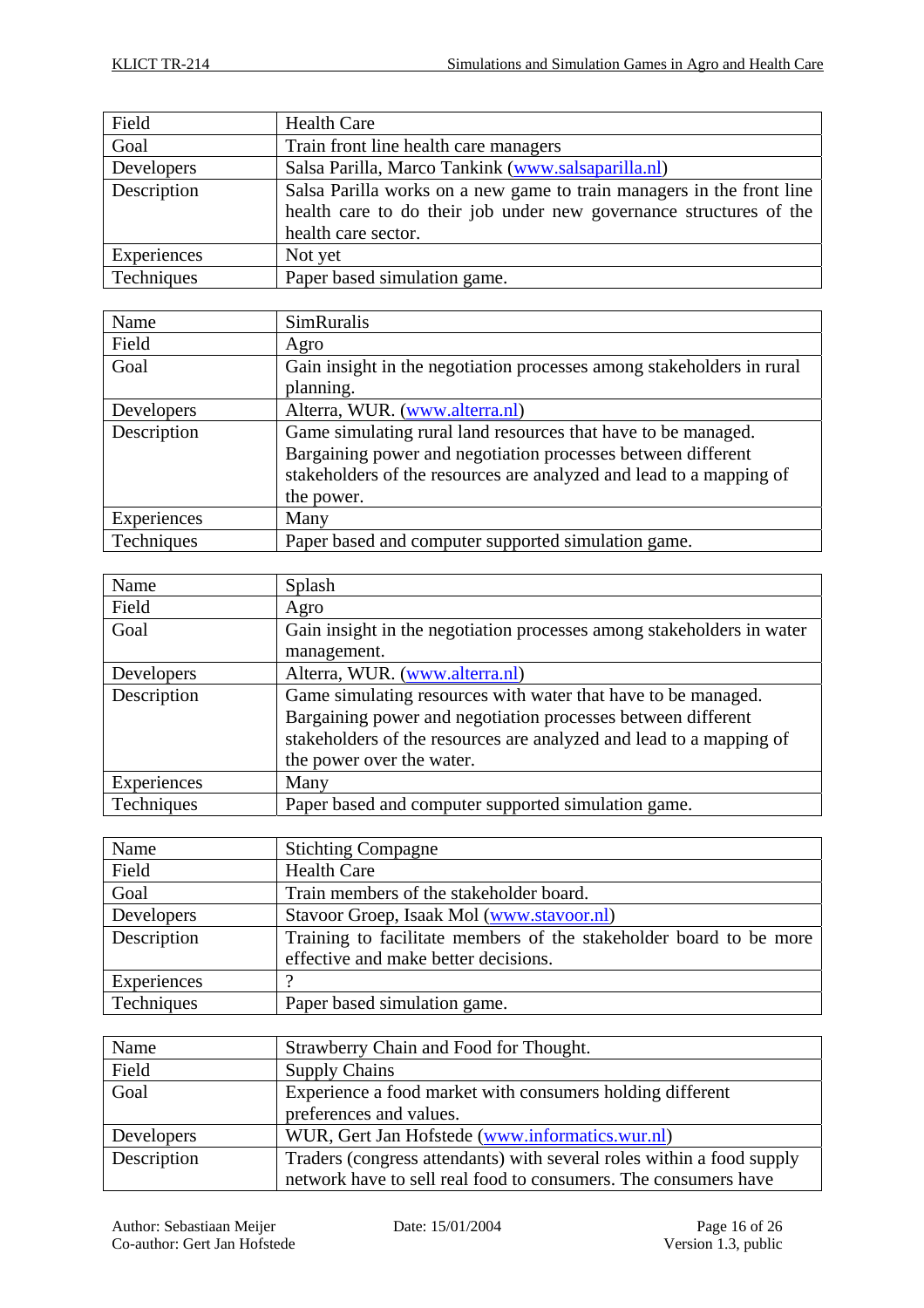|             | different synthetic cultures. Actors in the network have to be |
|-------------|----------------------------------------------------------------|
|             | profitable while keeping a good reputation.                    |
| Experiences | Two sessions                                                   |
| Techniques  | Paper based simulation games with real food.                   |

| Name        | Student in het virtuele bedrijf                                     |
|-------------|---------------------------------------------------------------------|
| Field       | Supply chain management in general                                  |
| Goal        | Prepare students for management of a profit company. Teach the      |
|             | effect of the own actions.                                          |
| Developers  | Rematch BV. (www.rematch.nl)                                        |
| Description | Computerized simulation of a multi-departed firm in a production    |
|             | network. Student groups play a department and get feedback on their |
|             | performance. The game leader coordinates the qualitative            |
|             | interpretation of business plans made.                              |
| Experiences | Several years.                                                      |
| Techniques  | Computer simulation, game leaders.                                  |
|             |                                                                     |

| Name        | Stratal                                                                |
|-------------|------------------------------------------------------------------------|
| Field       | <b>Supply Chains</b>                                                   |
| Goal        | Let participants experience the emergence of strategic alliances.      |
| Developers  | KPMG, Marc Petit (www.kpmg.nl)                                         |
| Description | Participants (in the role of the executives) are introduced to several |
|             | different companies and have to look for one or more partners with     |
|             | whom they can form different types of relations.                       |
| Experiences | Many                                                                   |
| Techniques  | Paper based simulation game.                                           |

| Name        | Survival game                                                           |
|-------------|-------------------------------------------------------------------------|
| Field       | Supply chains                                                           |
| Goal        | Experience the necessity of cooperation between competing               |
|             | companies.                                                              |
| Developers  | KPMG, Marc Petit (www.kpmg.nl)                                          |
| Description | Participants (in the role of a department in a company) have to solve a |
|             | puzzle in a number of predefined steps.                                 |
| Experiences | Many                                                                    |
| Techniques  | Paper based simulation game.                                            |

| Name        | Squaring the circle                                                     |
|-------------|-------------------------------------------------------------------------|
| Field       | <b>Health Care</b>                                                      |
| Goal        | Make participants understand the NHS internal market                    |
| Developers  | OPM, Londen, Great Britain. (www.opm.co.uk)                             |
| Description | Powerful inter-organizational change process that has helped            |
|             | managers, clinicians, politicians and other interest groups to agree    |
|             | ways of reconfiguring local health services while maintaining quality,  |
|             | efficiency equity and consumer responsiveness                           |
| Experiences | It has been used by health authorities and local authorities across the |
|             | UK                                                                      |
| Techniques  | Paper based simulation game.                                            |
| Remarks     | Language is English                                                     |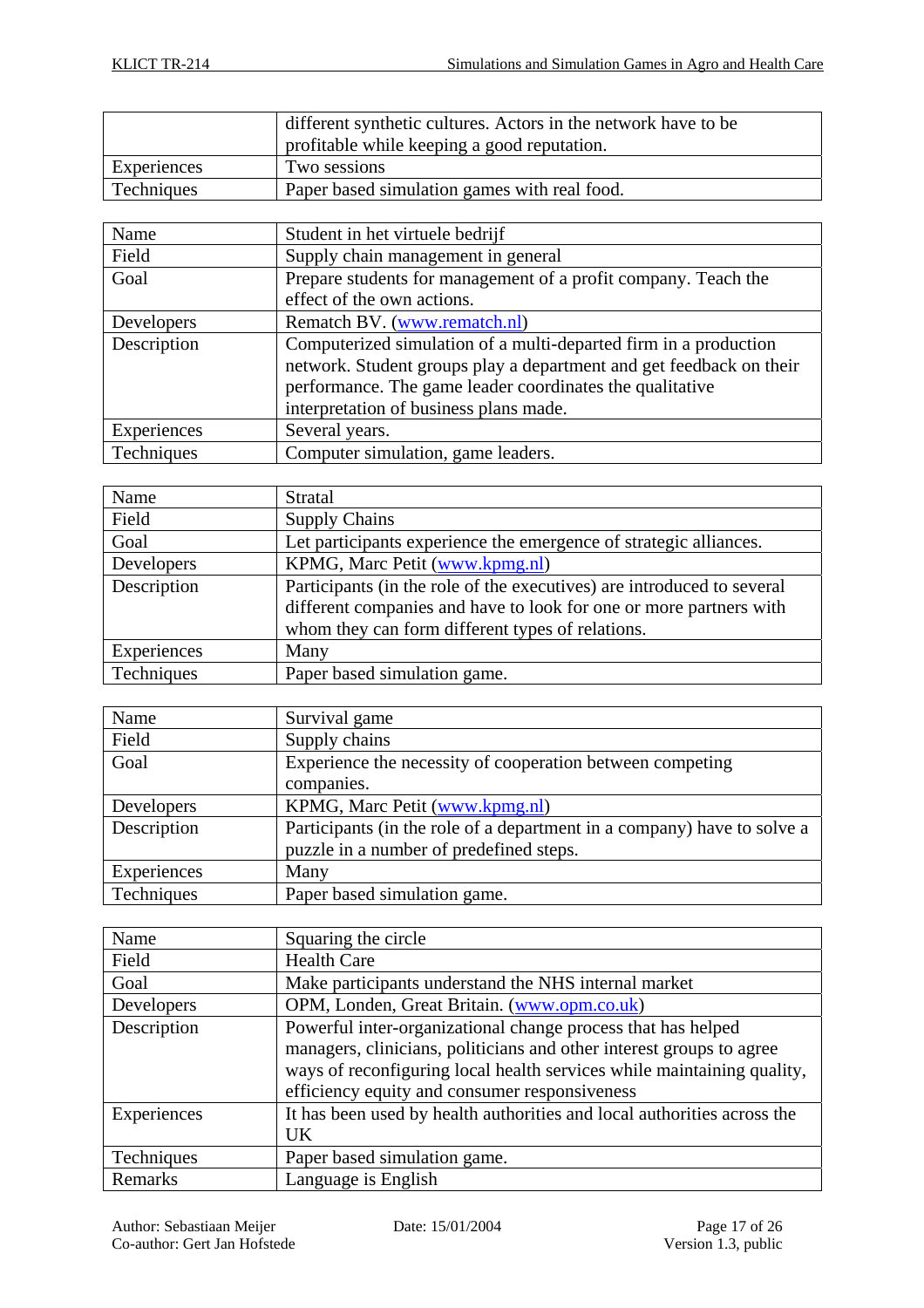| Name        | The Rubber Windmill                                                 |
|-------------|---------------------------------------------------------------------|
| Field       | <b>Health Care</b>                                                  |
| Goal        | Make participants understand the NHS internal market                |
| Developers  | OPM, Londen, Great Britain. (www.opm.co.uk)                         |
| Description | Board game simulating the new NHS internal market. Participants     |
|             | need to understand the new situation and the way to protect quality |
|             | and equity.                                                         |
| Experiences | Many                                                                |
| Techniques  | Paper based simulation game.                                        |
| Remarks     | Language is English                                                 |

| Name        | Theme Hospital                                                      |
|-------------|---------------------------------------------------------------------|
| Field       | Health care.                                                        |
| Goal        | Entertainment                                                       |
| Developers  | Electronic Arts and Take 2. (www.ea.com)                            |
| Description | SimCity-like game to play on your computer. Purely entertaining and |
|             | a little childish.                                                  |
| Experiences |                                                                     |
| Techniques  | PC program for Windows.                                             |

| Name        | Thuiszorg                                                           |
|-------------|---------------------------------------------------------------------|
| Field       | Health care.                                                        |
| Goal        | Explore alternatives in the home-supplied health care.              |
| Developers  | Sociaal Cultureel Planbureau                                        |
|             | (http://www.scp.nl/boeken/werkdocumenten/doc63/nl/acrobat/docu0     |
|             | 63.pdf                                                              |
| Description | Mathematical model describing the home-supplied health care sector. |
|             | The model predicts developments and explores alternative policies.  |
| Experiences | Yes, for policy advise.                                             |
| Techniques  | Mathematical model.                                                 |

| Name        | TIAS-game                                                              |
|-------------|------------------------------------------------------------------------|
| Field       | <b>Health Care</b>                                                     |
| Goal        | Participants gain insight how to function with different institutions  |
|             | within one holding.                                                    |
| Developers  | IVA, Tilburg, Aad de Roo (www.iva.nl)                                  |
| Description | Game that trains participants how to function with several health care |
|             | institutions within one holding. the morning focusses on internal      |
|             | affairs, the afternoon on external contacts, like insurance companies. |
| Experiences | Many                                                                   |
| Techniques  | Paper based simulation game.                                           |

| Name        | Topfok                                                                |
|-------------|-----------------------------------------------------------------------|
| Field       | Agro                                                                  |
| Goal        | Insight in movement strategies of pork farms.                         |
| Developers  | Farm management group, WUR, Jos Verstegen.(www.sls.wau.nl/fma)        |
| Description | Monte Carlo stand alone simulation model, in which the human          |
|             | behavior is simulated aiming for a optimal usage rate of a pork farm, |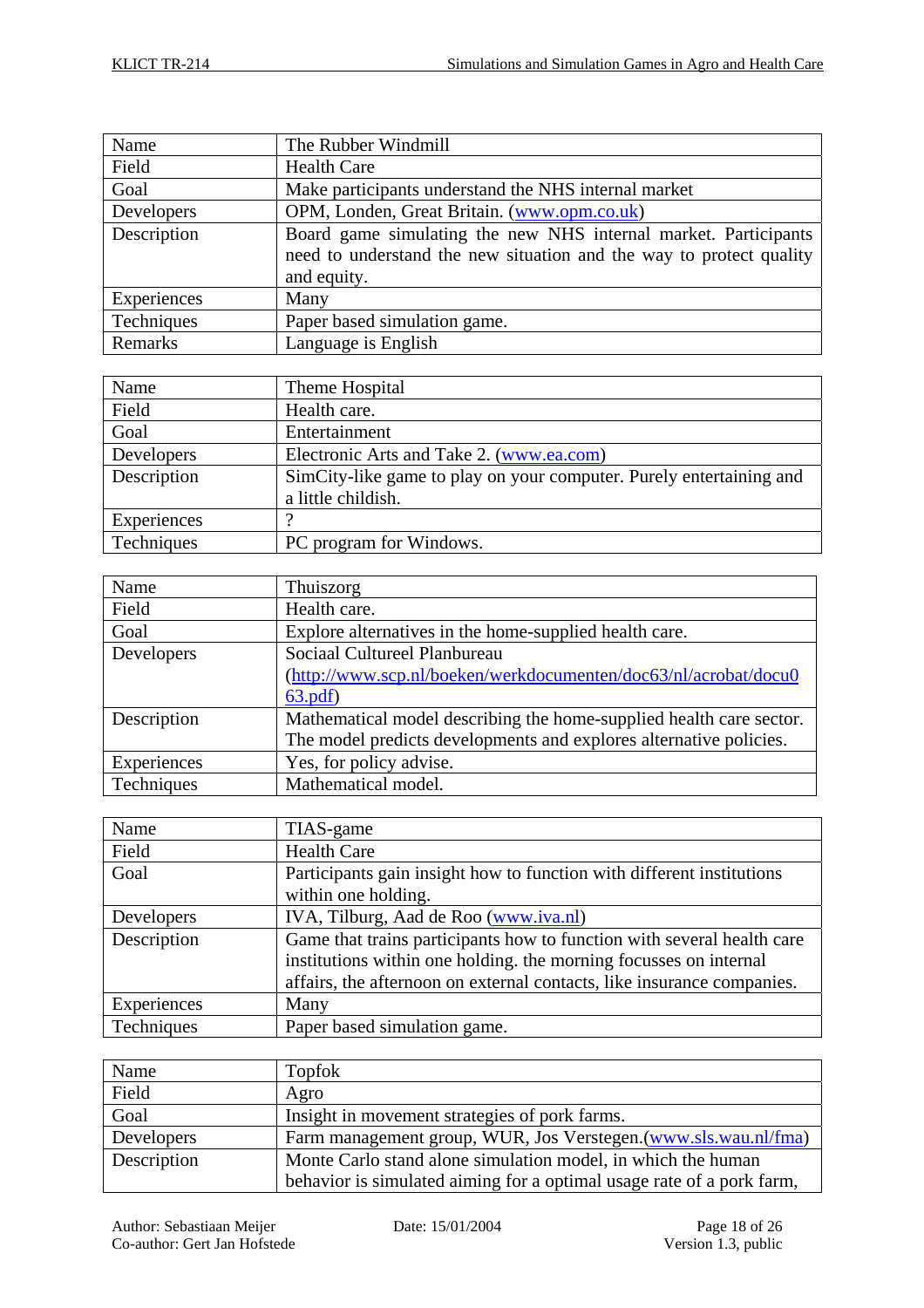|             | including emergency scenarios.                              |
|-------------|-------------------------------------------------------------|
| Experiences | Used in research                                            |
| Techniques  | Stand alone simulation model. No real time decision makers. |

| Name        | Trostomatenspel                                                      |
|-------------|----------------------------------------------------------------------|
| Field       | Agro                                                                 |
| Goal        | Create awareness of the problems at each node in a fresh food supply |
|             | chain.                                                               |
| Developers  | ATO, WUR, Floor Verdenius. (www.agrotechnologyandfood.wur.nl)        |
| Description | Paper based simulation of a tomato-chain. Participants get awareness |
|             | of the issues at each node, depending on the chain as a whole.       |
| Experiences | Many                                                                 |
| Techniques  | Paper based simulation game.                                         |

| Name        | Trust and Tracing game                                                                                                                                                                                                                                                                                           |
|-------------|------------------------------------------------------------------------------------------------------------------------------------------------------------------------------------------------------------------------------------------------------------------------------------------------------------------|
| Field       | <b>Supply Chains</b>                                                                                                                                                                                                                                                                                             |
| Goal        | Research on the relation between trust, network governance and                                                                                                                                                                                                                                                   |
|             | communication.                                                                                                                                                                                                                                                                                                   |
| Developers  | WUR, Sebastiaan Meijer and Gert Jan Hofstede                                                                                                                                                                                                                                                                     |
|             | (www.chaingame.org)                                                                                                                                                                                                                                                                                              |
| Description | Traders (students, practitioners) with several roles within a food<br>supply network have to sell 3 types of envelopes. Each envelope has<br>an invisible quality. This quality can be made visible when a trace is<br>conducted. Traders have to choose between the danger of trust and the<br>cost of tracing. |
| Experiences | 14 sessions                                                                                                                                                                                                                                                                                                      |
| Techniques  | Paper based simulation game.                                                                                                                                                                                                                                                                                     |

| Name        | Uncovering value in the supply chain                                |
|-------------|---------------------------------------------------------------------|
| Field       | <b>Supply Chains</b>                                                |
| Goal        | Improve profitability by identifying and recommending cost-saving   |
|             | changes to supply chain strategies.                                 |
| Developers  | Accenture, Ivo Wenzler (and Ananth V Iyer, Ph.D., Purdue University |
|             | as content partner for the supply chain suite of games.)            |
|             | (www.accenture.nl)                                                  |
| Description | Game to get insight in chain wide optimizations and strategies,     |
|             | including financial and logistics performance.                      |
| Experiences | Many                                                                |
| Techniques  | Paper based simulation game.                                        |

| Name        | Varkenshouders-simulatie                                              |
|-------------|-----------------------------------------------------------------------|
| Field       | Agro                                                                  |
| Goal        | Research in movement strategies of pork farms.                        |
| Developers  | Farm management group, WUR, Jos Verstegen.                            |
|             | (www.sls.wau.nl/fma)                                                  |
| Description | Monte Carlo stand alone simulation model, in which the human          |
|             | behavior is simulated aiming for a optimal usage rate of a pork farm, |
|             | including emergency scenarios.                                        |
| Experiences | Used in research                                                      |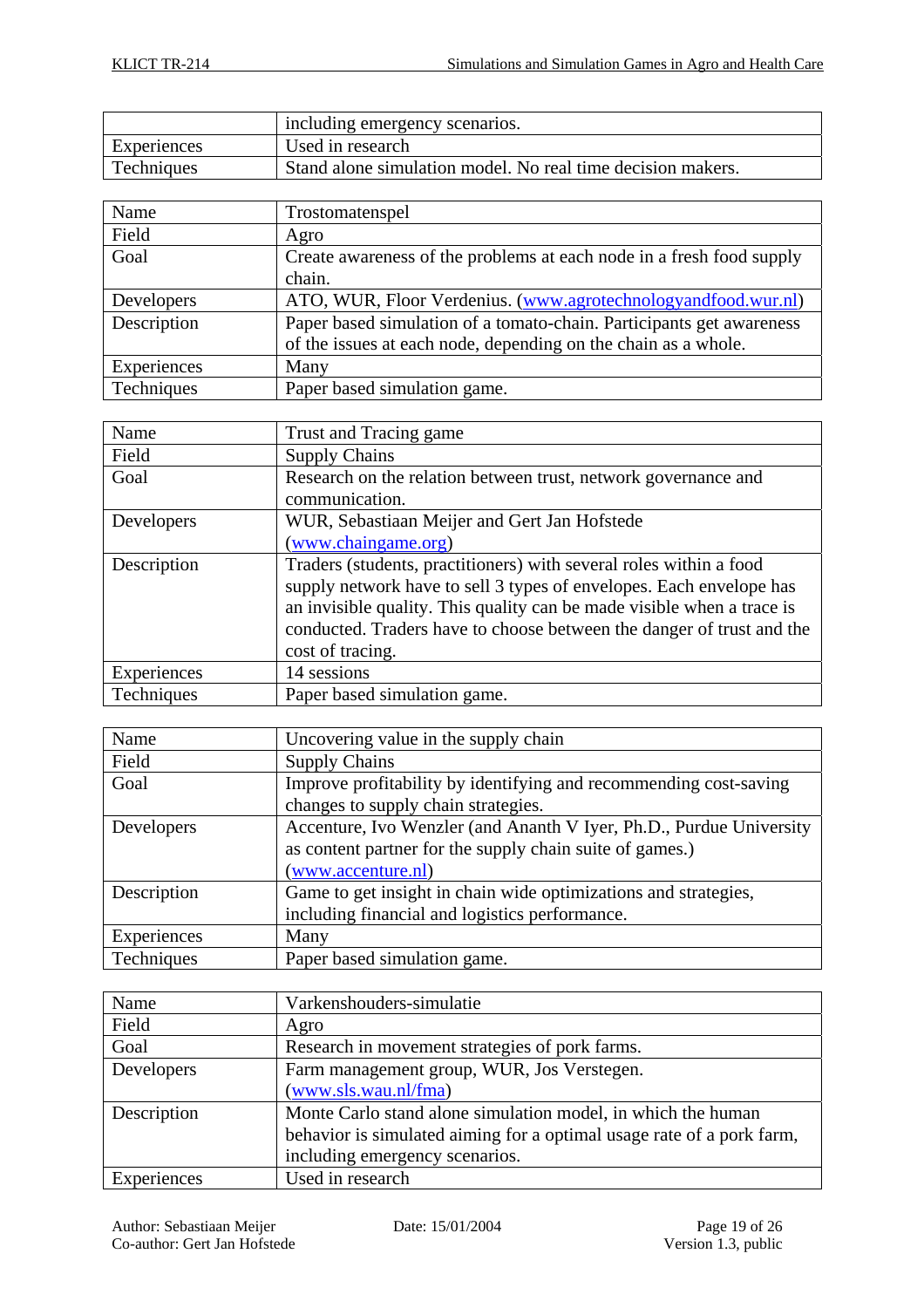| Techniques | Stand alone simulation model. No real time decision makers. |
|------------|-------------------------------------------------------------|
|            |                                                             |

| Name        | Varkenshouders                                                      |
|-------------|---------------------------------------------------------------------|
| Field       | Agro                                                                |
| Goal        | Experiment about replacement decisions with female pigs.            |
| Developers  | Farm management group, WUR, Jos Verstegen.                          |
|             | (www.sls.wau.nl/fma)                                                |
| Description | Experiment about replacement decisions with female pigs by farmers. |
|             | Real farmers make replacement decisions in real time. Consequences  |
|             | are simulated.                                                      |
| Experiences | Used in research                                                    |
| Techniques  | Stand alone simulation model. With Monte Carlo analysis.            |

| Name        | <b>Virtual Factory</b>                                               |
|-------------|----------------------------------------------------------------------|
| Field       | Agro                                                                 |
| Goal        | Simulate processes in a food factory.                                |
| Developers  | ATO, WUR, Wouter van der Heij                                        |
|             | (www.agrotechnologyandfood.wur.nl)                                   |
| Description | Website with tools to simulate processes in a food factory. Examples |
|             | are microbiological growth, high-pressure conservation among others. |
| Experiences | Used in research and business analysis.                              |
| Techniques  | Web site.                                                            |

| Name        | VLS-Spel                                                                 |
|-------------|--------------------------------------------------------------------------|
| Field       | <b>Health Care</b>                                                       |
| Goal        | Insight in what happens when you change the rules in the health care     |
|             | sector.                                                                  |
| Developers  | VLS Consultancy, Marcel Paul Hasberg. (www.vls-consultance.nl)           |
| Description | Game for ministry of VWS to evaluate the effects of changes of the       |
|             | rules in health care. Recently the project has been restarted after some |
|             | political delay.                                                         |
| Experiences | None yet                                                                 |
| Techniques  | Paper and computer based simulation game.                                |

| Name        | Vrolijkheidsgame                                                   |
|-------------|--------------------------------------------------------------------|
| Field       | Innovation management                                              |
| Goal        | Learn participants how to manage innovation processes in a complex |
|             | societal field.                                                    |
| Developers  | KPMG, Marc Petit (www.kpmg.nl)                                     |
| Description | Learn participants how to manage innovation processes in a complex |
|             | societal field.                                                    |
| Experiences | Many                                                               |
| Techniques  | Paper based simulation game.                                       |

| Name        | Wander Jager                                              |
|-------------|-----------------------------------------------------------|
| Field       | Spreading innovations.                                    |
| Goal        | Simulation of innovation spread through groups.           |
| Developers  | RUG, Wander Jager (http://www.rug.nl/bdk/)                |
| Description | Computer simulation of the human behavior when faced with |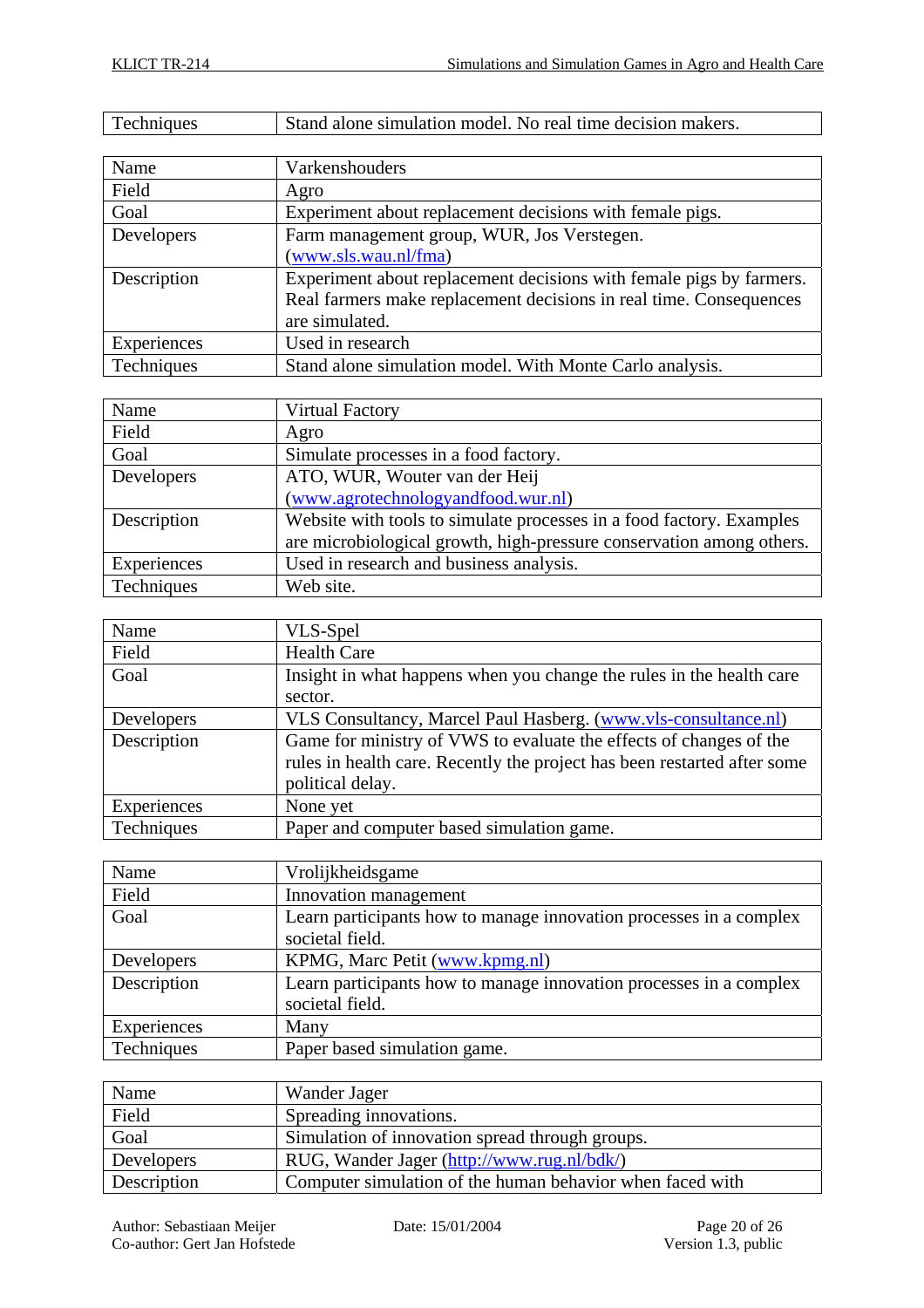|             | innovations. Particular focus on group adoption/ |
|-------------|--------------------------------------------------|
| Experiences | Very new.                                        |
| Techniques  | Simulation model.                                |

| Name        | Quartier                                                                 |
|-------------|--------------------------------------------------------------------------|
| Field       | <b>Health Care</b>                                                       |
| Goal        | Participants search for a good solution for the general practitioners    |
|             | problems in an urban section.                                            |
| Developers  | Twijnstra Gudde, Leon de Caluwe / Peter van der Lugt (www.tg.nl)         |
| Description | This simulation game sketches the dynamics between actors in the         |
|             | first and second corridor of the health care system due to the general   |
|             | practitioners problems currently experienced. Participants represent a   |
|             | hospital, an insurance company, the regional GP foundation, the          |
|             | health centre and the local authorities in the "Quartier" urban section. |
|             | The leadership and cooperation and the achievement of a long-term        |
|             | solution are key aspects. The balance between the private and            |
|             | community interests is important.                                        |
| Experiences | Many                                                                     |
| Techniques  | Paper based simulation game.                                             |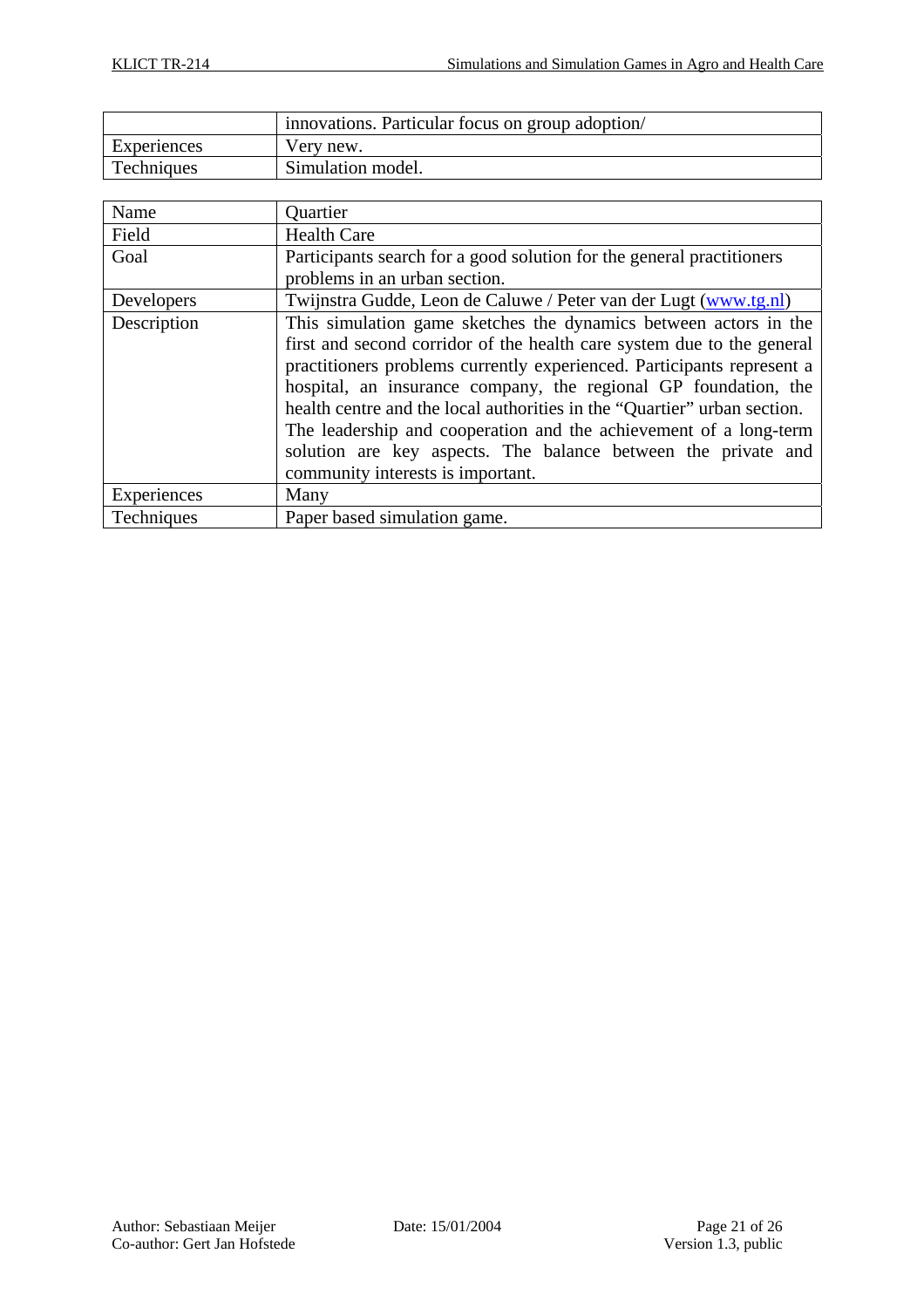## **References**

Armstrong, Robert H.R.: Gaming-Simulation in Perspective In: Simulation and gaming across disciplines and cultures Edts.: Crookall, David, Arai, Kiroshi SAGE publications, Inc, 1994, pp. 213-224.

Crookall, David: A guide to the literature on Simulation/Gaming In: Simulation and gaming across disciplines and cultures Edts.: Crookall, David, Arai, Kiroshi SAGE publications, Inc, 1994, pp. 151-177.

Druckman, Daniel: The educational effectiveness of interactive games In: Simulation and gaming across disciplines and cultures Edts.: Crookall, David; Arai, Kiroshi SAGE publications, Inc, 1994, pp. 178-187.

Hofstede, Gert Jan; Pedersen, Paul B.; Hofstede, Geert H.: Exploring culture: exercises, stories and synthetic cultures. Yarmouth: Intercultural Press, Inc, 2002.

Huizinga, Johan: Homo Ludens: a study of the play-element in culture. Beacon Press, 1971.

Meijer, Sebastiaan and Gert Jan Hofstede (2003): Simulation games for improving the human side of production management. In: Current trends in Production Management, Proceedings of the IFIP WG 5.7 Working Conference on Human Aspects in Production Management Edts.: Zülch, Gert, Stowasser, Sascha, Jagdev, Harinder S. Shaker Verlag, 2003, ESIM, volume 6.

Meijer, Sebastiaan and Gert Jan Hofstede (2004) The netchain laboratory. Paper accepted for the International Conference on Chain Management, May 2004, Ede, The Netherlands.

Roelofs, A.M.E. Structuring Policy Issues, Testing a mapping technique with gaming / simulation. Ph.D. thesis Katholieke Universiteit Brabant, 2000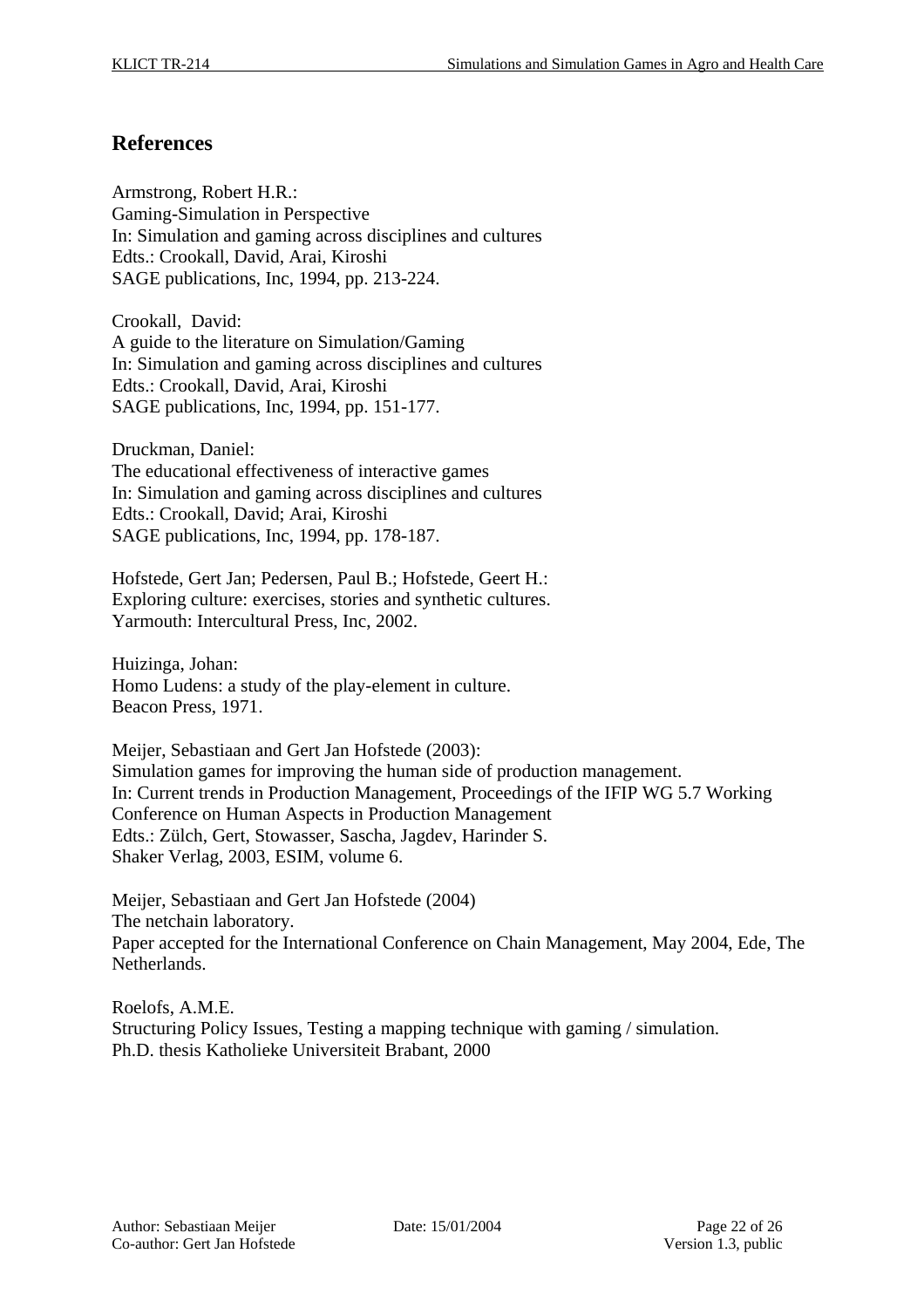# **Addendum overview simulations and simulation games in agro and health care.**

#### **Some good examples in the spotlights.**

The body of the paper consists of an overview of all simulations and simulation games in agro and health care chains we could find. The list of items found is very long and describes the items briefly. To give a quick overview over the diversity in the list, we added this addendum. It describes five items in more detail. This list of five includes:

A simulation in the agro sector. (Game Simulation Dairy)

- A simulation in the health care sector (DPS)
- A simulation game in the agro sector (NetChainGame)
- A simulation game in the health care sector (Sante)
- A special simulation used as a show model for chain automation in health care (Myosotis)

Each example is what we feel to be a fully developed simulation or simulation game with good practical value. They are all in use currently.

*Game Simulation Dairy* 

*Made by:*  WUR, Farm management group / LEI, Alfons Beldman (http://www.sls.wau.nl/fma/)

*To be used by:* 

Dairy farmers willing to write a strategic plan for their company.

#### *Goal:*

Write a strategic plan for your own dairy farm and get feedback on the likely outcome of this plan.

*Number of participants:*  This is a personal activity, but is practically organized in groups of 8 to 10 farmers.

*Availability:*  Contact Alfons Beldman.

#### *Description:*

Ussually, the GSD is done in two sessions of one day. The farmer sits behind a computer individually. One the first day he writes a so-called Strategic Management Report. The participant fills out an electronic questionnaire with questions like "What is the goal of your company? What are your strengths and weaknesses? Et cetera. After the questionnaire, the answers are discussed in the group. The participant goes home and receives a written version of the SMR to give some afterthoughts.

The next session confronts the farmer via the computer with his company, his operations management and the results of that. Now they have to develop a strategy for the next 5 to 10 years, choosing from a range of viable options. The participants choose a set of options and a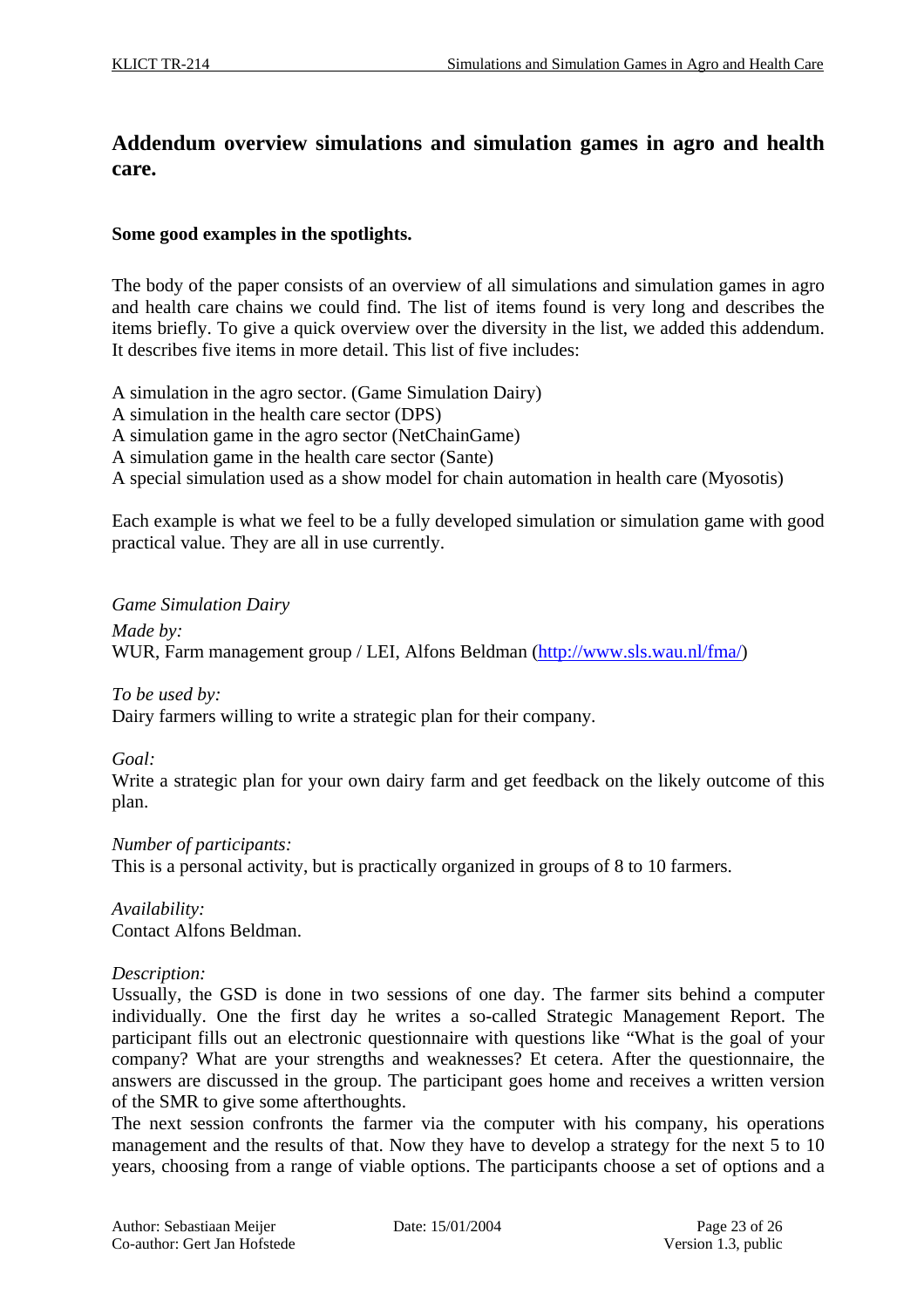simulation model calculates the consequences of it based on regression models. These regression models are based on an extensive data set from the LEI.

Farmers can go back and forth between the set of options and the expected results to optimize their strategy.

### *DPS*

*Made by:* 

Leids Universitair Medisch Centrum, Peter Bloemendaal. (http://www.lumc.nl/5000/cooontwikkelaars.htm)

*To be used by:*  Students medicines

*Goal:* 

Train students in curing a patient in a close to real-life situation.

*Number of participants:*

1 per session, but several sessions can run simultaneously.

*Availability:* Used in training permanently

#### *Description:*

The Dynamic Patient Simulator (DPS) is software presenting a patient with a health problem and one or more complications. Students have to treat the patient. All regular cures are available. Via questions and further examinations of the patient, the student should discover the root of the problem, and he has to decide what to do. Patients react by getting healthier or less healthy. Meanwhile this process, the student is disturb with telephones, and emergency, moving the patient to an other place because of space requirements, et cetera, et cetera. Students can ask a senior doctor, and can consult other students. They are consulted themselves too.

The program is web-based and runs various cases for different diseases and health issues. These cases are written by professional doctors, and worked out by programmers.

#### *NetChainGame*

*Made by:* Klict project. (CentER, UvT, EUR, WUR, Paragon Decision Technology) (www.klict.org)

#### *To be used by:*

Teachers and trainers in supply chain management on B.Sc, M.Sc. and MBA level.

*Goal:* 

- Teach participants about the enormous amount of information that flows through a company in a netchain.
- Teach participants the difficulties of matching supply and demand of a company.
- Give participants a clue of the importance of logistic structures in practice.
- Provide a safe playground to test-drive a business.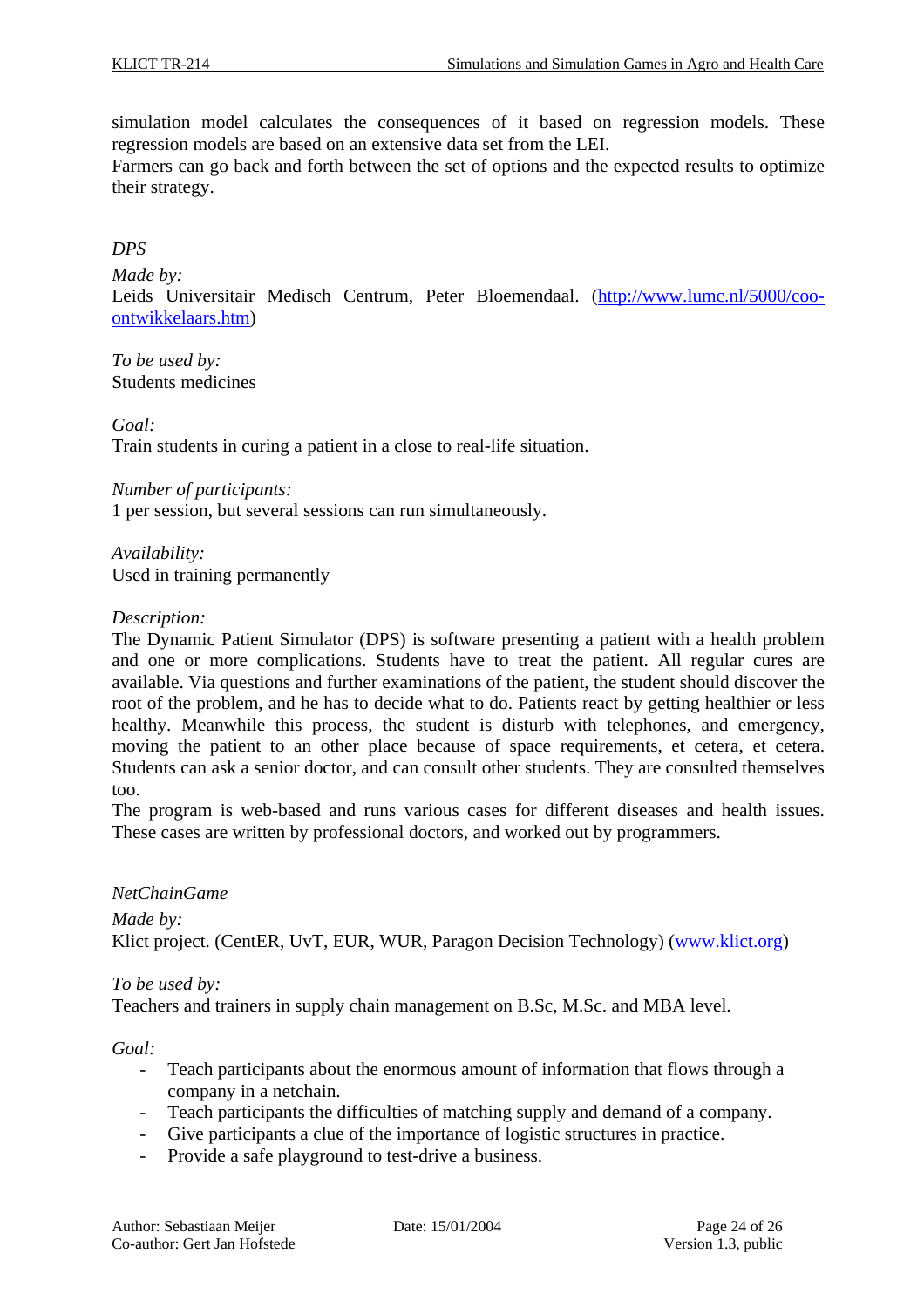#### *Number of participants:*

Very flexible, anywhere between 3 and 90.

#### *Availability:*

2004: Available for courses to the development partners only. 2005: Commercially available.

#### *Description:*

The NetChainGame is a computer based simulation game, placing participants in the role of managers of a business. Each computer stands for one company, and one to three people can play on each computer. There is one central computer coordinating the game and one central computer simulating all non-human players. Companies in the game are: supplier (simulated), producer (human and simulated), wholesaler (human and simulated), retailer (human and simulated) and end user market (simulated). The software is able to simulate any netchain with these companies. Technology limits the total number of companies to 30 at the moment.

At the beginning of the game participants have to choose their logistics structure. They do this, based on educational information from the accompanying website. Then participants make offers to buy or to sell. Next step is deciding which offers on the market they want to negotiate about. This involves selection of the trade partners. Selected offers go in the negotiation mode: refinements are sent back and forth until partners agree about a contract.

When all the contracts are made the real-time phase of the game starts. Contracts are carried out and the simulated markets start to supply and demand goods. Participants can see the performance of their company in the real-time game cockpit. When they run out of stock and don't get enough supply they can do an emergency order.

The game lasts several rounds, after which participants get feedback on their performance with a financial balance. Reputation questionnaires filled out after each round lead to conclusions about reputation of companies too.

*Santé* 

*Made by:*  Twijnstra Gudde (www.tg.nl)

#### *To be used by:*

TG consultants in their consultancy work with health care institutions.

#### *Goal:*

Facilitating the preparation of health care institutions in the fast changing market of health care in The Netherlands. Topics are:

- Gain experience and insight in topics and mechanisms important for selling and buying health care between insurance company and hospitals.
- Learn to recognize goals, pre-occupations and motives of the major players in the market and make them more explicit.
- Learn to cope with strategic behavior of other parties.
- Conclude about the do's and don'ts in the changing environment.

*Number of participants:*  10 - 200

*Availability:*